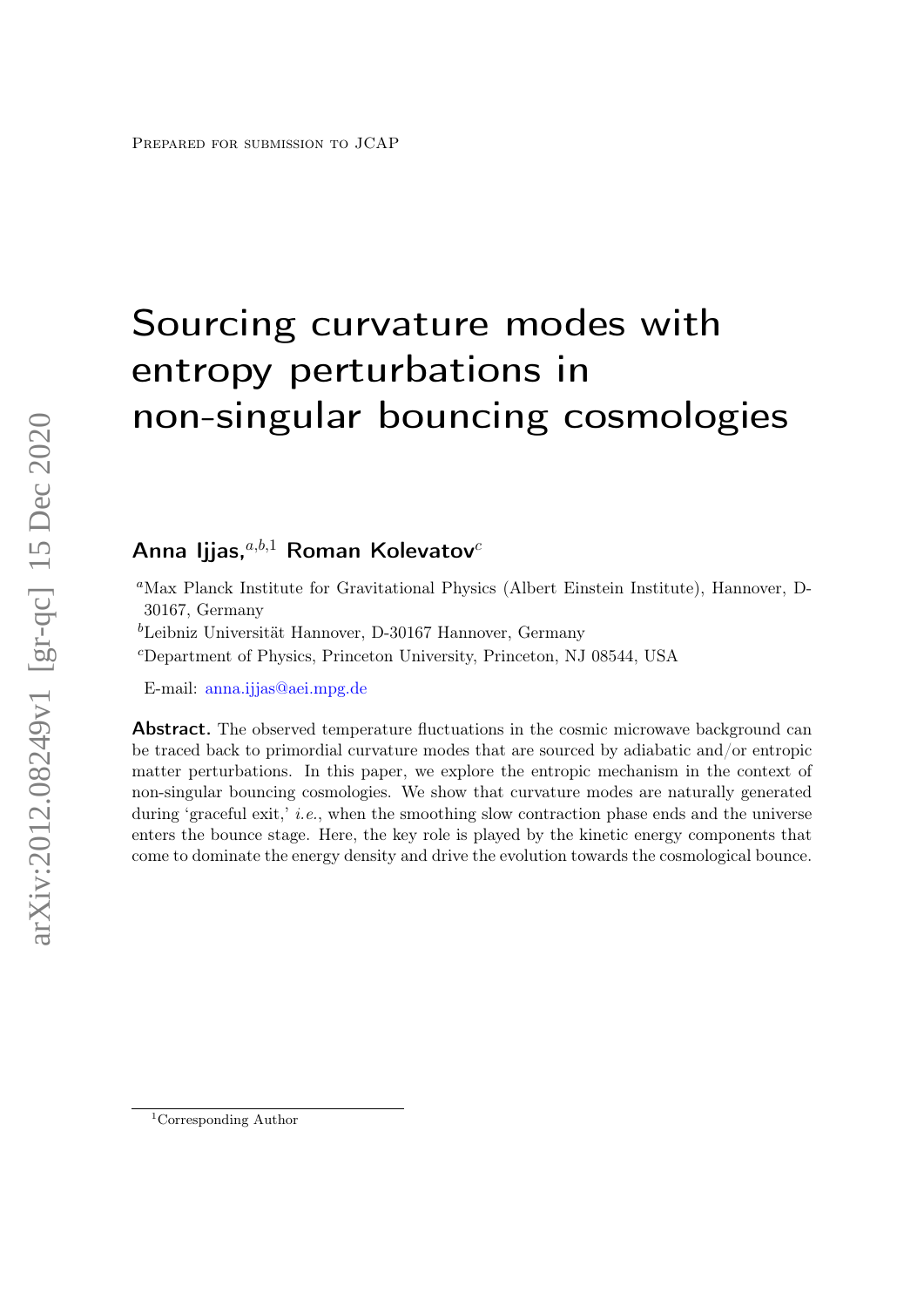### Contents

|             | 1 Introduction                                            |                |
|-------------|-----------------------------------------------------------|----------------|
| $2^{\circ}$ | Hydrodynamic analysis                                     | $\bf{2}$       |
|             | Background evolution<br>2.1                               | 3              |
|             | Scalar perturbations<br>$2.2\phantom{0}$                  | $\overline{4}$ |
|             | 3 Curvature modes from 'graceful exit'                    | 8              |
|             | Graceful exit in non-singular bouncing cosmologies<br>3.1 | 8              |
|             | Sourcing curvature modes during graceful exit<br>$3.2\,$  | 10             |
|             | 4 Geometric Interpretation (and the absence thereof)      | 11             |
|             | 5 Special examples                                        | 13             |
|             | 6 Summary and outlook                                     | 15             |
|             |                                                           |                |

## <span id="page-1-0"></span>1 Introduction

Curvature perturbations of the metric created in the very early universe induce the primordial density inhomogeneities that are responsible for the observed temperature fluctuations in the cosmic microwave background (CMB) and the seeds for forming stars and galaxies. The most recent Planck results [\[1](#page-16-0)[–3\]](#page-16-1), together with earlier observations from the Wilkinson Microwave Anisotropy Probe (WMAP) [\[21\]](#page-17-0) and the Atacama Cosmology Telescope (ACT) [\[32\]](#page-17-1), show that the spectrum of primordial density fluctuations is adiabatic, nearly scale-invariant, and Gaussian.

While it is an unsettled question *when* in cosmic history the curvature perturbations were generated, there is strong observational evidence that the curvature perturbations are sourced by *quantum* fluctuations of one or more scalar matter fields that occur on wavelengths smaller than the Hubble radius  $[6, 29, 31]$  $[6, 29, 31]$  $[6, 29, 31]$  $[6, 29, 31]$  $[6, 29, 31]$ . By one means or another, the wavelengths end up on scales much larger than the Hubble radius, evolve into classical curvature perturbations, by some time prior to primordial nucleosynthesis, and set the conditions required to explain galaxy formation and CMB temperature fluctuations in the later stages of cosmic evolution.

Quantum fluctuations of the scalar matter field come in two types: perturbations of the total energy density  $\delta \rho$  on hypersurfaces of constant mean curvature are called 'adiabatic;' and perturbations of the total pressure on hypersurfaces of constant energy density ( $\delta \rho \equiv 0$ ) are called 'entropic.' Which one of the two types yields the dominant contribution to the curvature modes depends on the background mechanism that drives the underlying cosmological evolution. For example, during inflation, both adiabatic and entropic modes are excited by the rapid background expansion. Accordingly, in some proposed inflationary scenarios the curvature modes are sourced solely by the adiabatic mode  $(e,q)$ , single-field slow-roll models [\[4,](#page-16-3) [13,](#page-16-4) [27\]](#page-17-4)) and in other scenarios solely by the entropic mode (e.g., curvaton models [\[28\]](#page-17-5)). In yet other inflationary constructions, both adiabatic and entropic modes contribute to the curvature fluctuations [\[23\]](#page-17-6).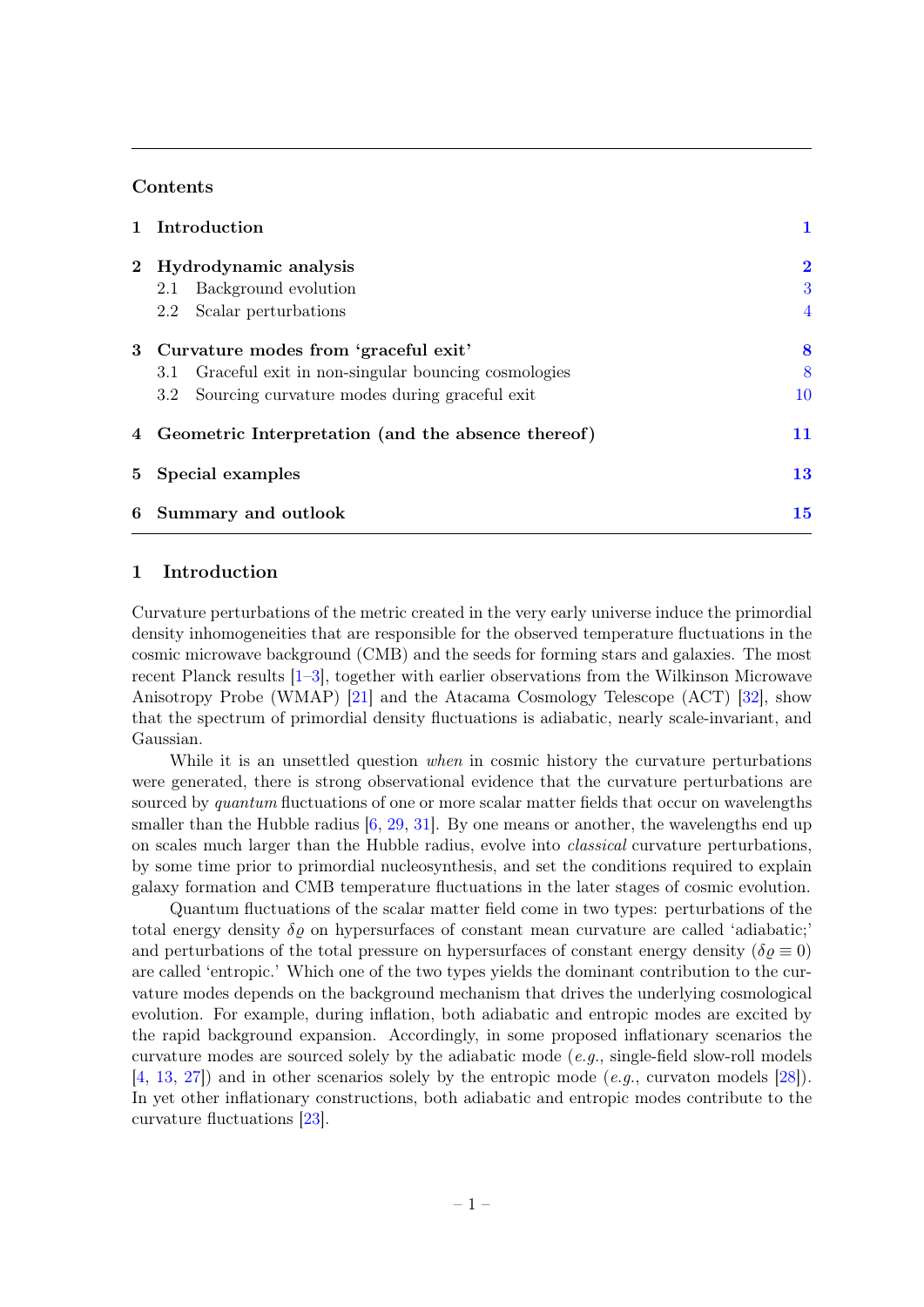Notably, in bouncing and cyclic cosmological theories where the universe is flattened and smoothed by undergoing a phase of slow contraction that is connected to the current expanding epoch through a cosmological bounce [\[18–](#page-16-5)[20\]](#page-17-7), there are not all these options. In a slow contraction phase, the amplitudes of adiabatic fluctuations decay. On the other hand, in non-singular bouncing cosmology, for example, in which the background solution is a dynamical attractor [\[25\]](#page-17-8), the amplitudes of entropic modes grow. Consequently, the entropic modes are inevitably the dominant source of the curvature modes observed in the CMB in these theories.

One mechanism for generating entropy modes that has been discussed in the literature for either inflationary expansion or slow contraction smoothing phases entails a linear combination of two scalar fields with canonical kinetic energy density rolling down a trajectory on a two-dimensional scalar potential. In this case, the entropic fluctuations originate from quantum fluctuations orthogonal to the trajectory. After the smoothing phase completes, the entropy modes can source curvature perturbations if the two-dimensional scalar potential is shaped just as to cause the trajectory to change sharply just as the smoothing phase ends [\[7,](#page-16-6) [11,](#page-16-7) [20,](#page-17-7) [22,](#page-17-9) [24\]](#page-17-10).

In the case of classical (non-singular) bouncing and cyclic cosmology, though, tuning a potential in this way appears ad hoc because here, as the slow contraction phase ends, the kinetic energy of the scalar matter fields naturally comes to dominate over the potential energy as the scale factor continues to decrease. For these cosmologies, a kinetic energy density driven mechanism for using the entropic fluctuations to source curvature fluctuations would be the natural approach, in principle.

In this paper, we show that just such a 'kinetic entropic mechanism' is possible and that it can be used to generate a nearly scale-invariant spectrum of curvature perturbations on super-Hubble scales. Here, a key role is played by the same higher-order kinetic energy terms that initiate the classical bounce stage.

The paper is organized as follows. In Sec. [2,](#page-2-0) we briefly review and expand on the classic hydrodynamic approach to perturbation theory to derive generic conditions for sourcing super-Hubble curvature modes from the entropic matter perturbations. We then obtain the key equation for the time evolution of curvature perturbations that include sourcing by entropy perturbations and discuss a wide range of possibilities for generating a nearly scaleinvariant spectrum of curvature perturbations on super-Hubble scales. In Sec. [3,](#page-8-0) we present a microphysical realization that involves two kinetically coupled scalar fields with a scalar field potential. Most importantly, we derive a master equation for the time variation of the curvature perturbation in terms of the relative field fluctuations. From the latter equation, various microphysical possibilities for generating curvature perturbations on large scales are presented in Sec. [5.](#page-13-0) Finally, we consider a case in which the generation occurs without any scalar field potential at all, as is natural near a bounce – that is, a purely kinetic mechanism. Notably, in this case, the generation process depends not only on the relative field perturbation but also on its time derivative. In Sec. [6,](#page-15-0) we summarize our findings and sketch out possibilities for further studies.

#### <span id="page-2-0"></span>2 Hydrodynamic analysis

According to our current understanding, the generation of primordial curvature perturbations is closely tied with the classical mechanism that smooths and flattens the cosmological background and drives it to a homogeneous and isotropic Friedmann-Robertson-Walker (FRW)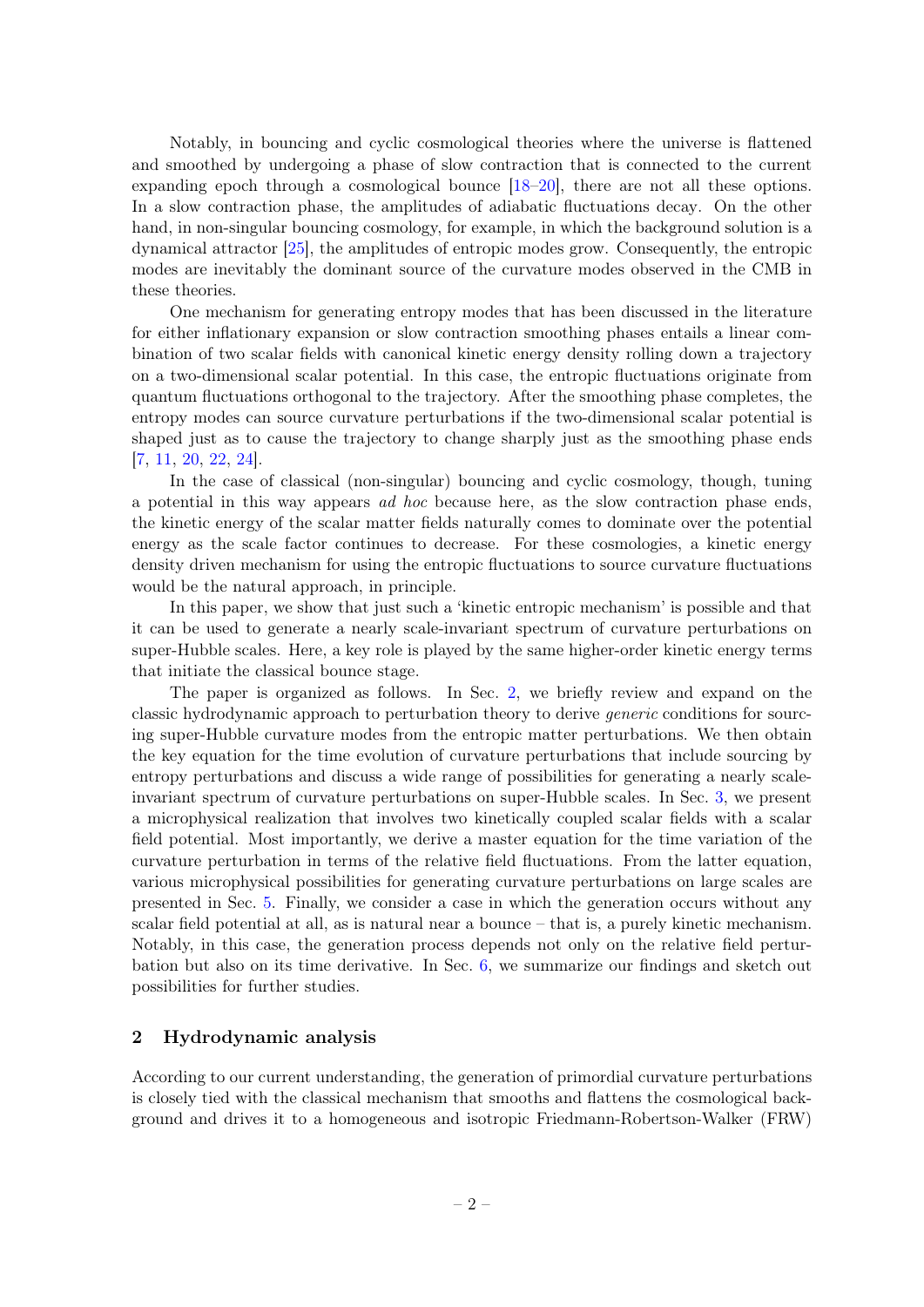geometry. Namely, the curvature fluctuations as observed in the CMB originate from quantum fluctuations of the stress-energy that occur during the last 60 e-folds of smoothing.

In this section, we shall employ a (macroscopic) hydrodynamic ansatz [\[30,](#page-17-11) [35\]](#page-17-12) to characterize the background evolution as well as the corresponding adiabatic and entropic fluctuations generated by the quantum fluctuations. The main result of the section is a master equation relating the co-moving curvature perturbation  $R$  to its possible sources, the adiabatic and entropy perturbations.

The hydrodynamic approach has the advantage of being both minimalist and generic at the same time. It is minimalist in that it suffices to reduces the description of the stressenergy to just four relativistic fluid parameters: the equation of state, the sound speed of the adiabatic modes, the non-adiabatic pressure and the anisotropic stress. From this, the hydrodynamic ansatz can be used to identify generic predictions for different classes of stressenergy without reference to specific microphysical realizations.

#### <span id="page-3-0"></span>2.1 Background evolution

Slow contraction is a 'super-smoother,' meaning that it rapidly homogenizes, isotropizes, and flattens the universe according to the classical equations of motion and also when quantum effects are included, even when starting from initial conditions that lie far outside the perturbative regime of FRW spacetimes [\[8,](#page-16-8) [15\]](#page-16-9). At the same time, because the Hubble radius shrinks much faster than the scale factor during slow contraction, the wavelengths of quantum fluctuations of the stress-energy generated on scales smaller than the Hubble radius evolve to become much larger than the Hubble radius and classicalize by the end of the smoothing phase, providing a natural source of primordial curvature perturbations.

The simple underlying idea is to introduce a form of stress-energy that rapidly becomes the dominant source of energy density during a contracting phase and slows the expansion of the universe so as to drive the geometry towards a FRW universe. Due to the symmetries of the FRW geometry, this new component acts on the background as a perfect fluid,

$$
T_{\mu\nu} = (\varrho + p)u_{\mu}u_{\nu} - pg_{\mu\nu},\tag{2.1}
$$

and can therefore be characterized through its energy density  $\rho$ , pressure  $p$ , and co-moving velocity  $u_{\mu} = (-1, 0, 0, 0)$ . Note that, as with any perfect fluid, the background pressure p is a function of the energy density

$$
p \equiv p(\varrho) \equiv \left(\frac{2}{3}\varepsilon - 1\right)\varrho. \tag{2.2}
$$

The fluid is fully specified by the dimensionless quantity  $\varepsilon$ , known as the equation of state, that relates the pressure p with its energy density  $\rho$ . For simplicity, we will treat  $\varepsilon$  as approximately constant during the smoothing phase.

The dynamics of the smoothing component follows the continuity equation

<span id="page-3-1"></span>
$$
\dot{\varrho} + 2\varepsilon H \varrho = 0,\tag{2.3}
$$

where  $H(t) = \dot{a}/a$  is the Hubble parameter;  $a(t)$  is the FRW scale factor; and dot denotes differentiation with respect to the proper FRW time coordinate t. (Here and throughout, we use reduced Planck units.) We choose the time coordinate such that, during the smoothing phase, t runs from some initial value  $t_0 \ll 0$  to some negative  $t_{\text{end}}$  that is much closer to zero. We take  $a(t_0) = 1$ . The bounce phase that takes the universe from slow contraction to expansion begins at  $t = t_{end}$ .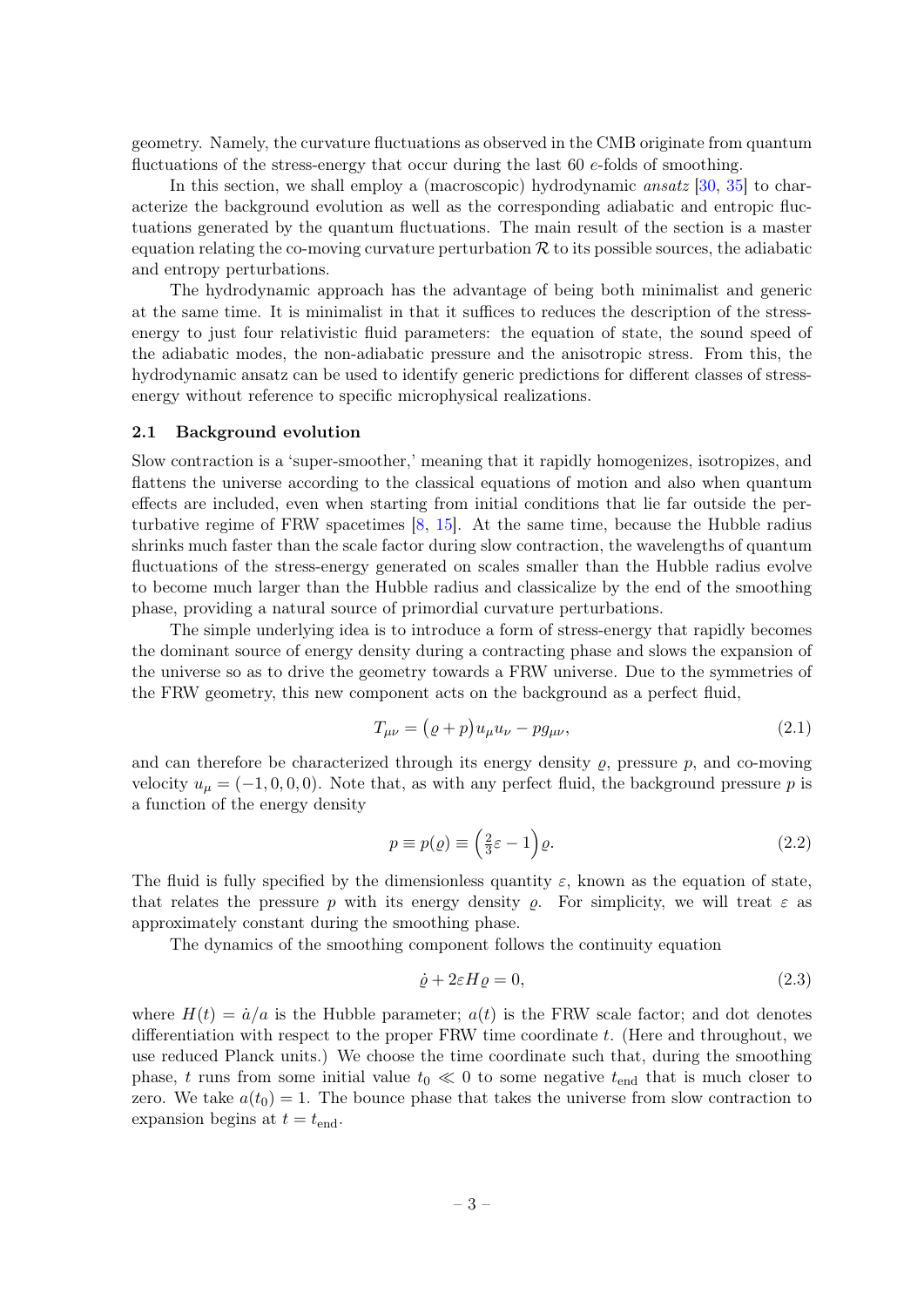For constant  $\varepsilon$ , Eq. [\(2.3\)](#page-3-1) implies

$$
\varrho = \frac{\varrho^0}{a^{2\varepsilon}},\tag{2.4}
$$

where  $\varrho(t_0) = \varrho^0$  and the FRW scale factor has been normalized such that  $a(t_0) = 1$ . Note that, according to the continuity equation [\(2.3\)](#page-3-1), the smoothing component is anti-damped because  $H < 0$ ; *i.e.*, its energy density is being continuously enhanced by gravity.

To homogenize, isotropize, and flatten the cosmological background, the energy density of the smoothing component  $\rho$  must come to dominate all other contributions to the energy density, the anisotropy and the spatial curvature on the right hand side of the generalized Friedmann constraint,

$$
H^{2} = \frac{1}{3} \left( \frac{\varrho_{m}^{0}}{a^{3}} + \frac{\varrho_{r}^{0}}{a^{4}} + \frac{\varrho^{0}}{a^{2\varepsilon}} \right) + \frac{\gamma_{s}^{2}}{a^{6}} - \frac{k}{a^{2}},
$$
\n(2.5)

where  $\varrho_m^0$  and  $\varrho_r^0$  are the (pressureless) matter and radiation densities at  $t_0$ ; and the last two terms characterize the anisotropy and spatial curvature contributions, respectively. It is immediately apparent from this constraint that a necessary condition for the smoothing component to grow to become the dominant contribution to  $H<sup>2</sup>$  during contraction is that  $\varepsilon > 3$ . The constraint then reduces to

$$
3H^2 \approx \frac{\varrho^0}{a^{2\varepsilon}},\tag{2.6}
$$

driving the universe towards the FRW scaling attractor solution,

<span id="page-4-1"></span>
$$
a(t) = (-t)^{1/\varepsilon}, \quad H(t) = \frac{1}{\varepsilon t}.
$$
\n(2.7)

Note that  $a(t)$  shrinks more slowly than the Hubble radius,  $|H|^{-1} = \varepsilon t$  during the contracting phase. In fact, the larger is  $\varepsilon$ , the less the scale factor  $a(t)$  (or any physical distance) shrinks for the same change in Hubble radius. For example, for  $\varepsilon = 60$ , during a period of slow contraction in which the Hubble radius shrinks by  $60 e$ -folds, the scale factor changes by only a factor of two.

The radically different rates at which the scale factor and the Hubble radius shrink is the key to smoothing and flattening the background. In the example above, for instance, the measure of the cosmic spatial curvature,  $\Omega_k \equiv k/(a^2H^2) \propto |H|^{-2}/a^2$ , shrinks by over hundreds e-folds each time  $a(t)$  shrinks by a factor of e.

The difference in rates is also critical for obtaining perturbations on super-Hubble scales. The wavelength of any quantum fluctuation that is generated on sub-Hubble scales shrinks at the same slow rate as the scale factor a. Because the Hubble radius shrinks at a much faster rate, any sub-Hubble mode quickly ends up on wavelengths much larger than the Hubble radius by  $t_{\text{end}}$ .

The smoothing phase ends, when  $\varepsilon$  decreases and falls to (or below) three. This is the stage of graceful exit, leading up to the bounce stage when the universe transits to the current expanding phase.

#### <span id="page-4-0"></span>2.2 Scalar perturbations

Next, we characterize how the *amplitude* of adiabatic and entropy fluctuations in the smoothing matter component evolve during slow contraction and relate them to the curvature fluctuations of the metric.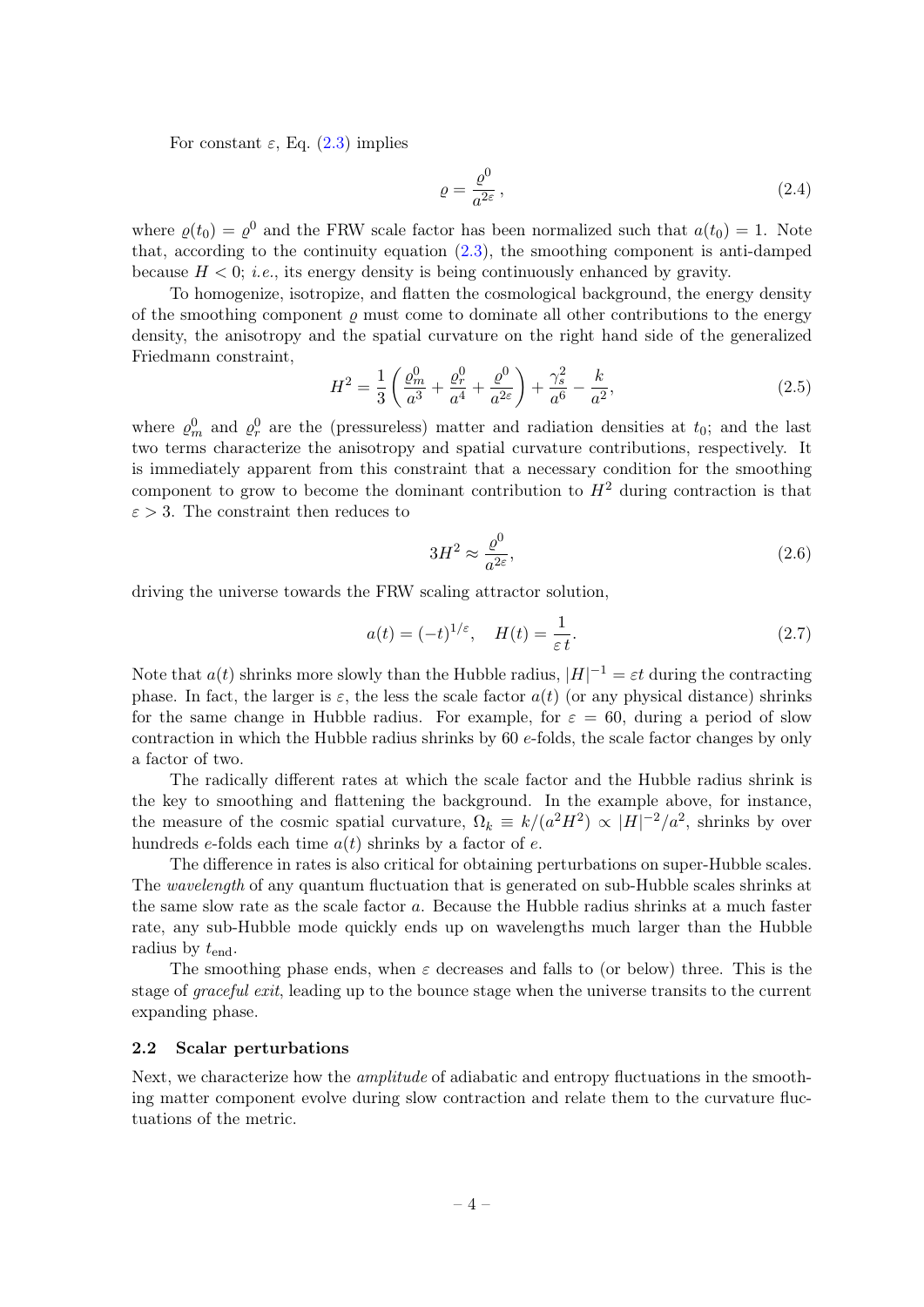The amplitude of scalar perturbations in the metric and the smoothing stress-energy component evolve according to the linearized Einstein equations and the linearized equations describing the conservation of stress-energy. To represent the scalar metric perturbations in a coordinate independent way, we use the gauge-invariant Bardeen variables [\[5\]](#page-16-10),

$$
\Psi \equiv \psi + H\sigma_{\rm sh},\tag{2.8a}
$$

$$
\Phi \equiv \alpha - \dot{\sigma}_{\rm sh},\tag{2.8b}
$$

where  $\alpha$  and  $\beta$  are the lapse and shift perturbation, respectively;  $\delta g_{ij} = -2a^2(t)(\psi \delta_{ij} +$  $\partial_i \partial_j \eta$ ) is the scalar part of the perturbed spatial metric; and  $\sigma_{sh} \equiv a^2(t)\dot{\eta} - a(t)\beta$  is the scalar part of the linearized shear component. Similarly, we write the components of the linearized smoothing stress-energy – the energy density, pressure, and co-moving velocity – in a coordinate independent way:

$$
\delta \varrho_{\rm N} \equiv \delta \varrho - \dot{\varrho} \,\sigma_{\rm sh},\tag{2.9a}
$$

$$
\delta u_{\rm N} \equiv \delta u + \sigma_{\rm sh},\tag{2.9b}
$$

$$
\delta p_{\rm N} \equiv \delta p - \dot{p} \,\sigma_{\rm sh}.\tag{2.9c}
$$

(The subscript  $N$  refers to Newtonian or zero-shear gauge; note that, in this gauge, the linearized scalar field matter variables are automatically gauge-invariant.)

Furthermore, we decompose the linearized pressure component into a part that is proportional to the linearized energy density  $\delta \varrho_N$  and a residual contribution:

<span id="page-5-4"></span><span id="page-5-1"></span><span id="page-5-0"></span>
$$
\delta p_{\rm N} \equiv \frac{\dot{p}}{\dot{\varrho}} \delta \varrho_{\rm N} + \delta p_{\rm nad} \,, \tag{2.10}
$$

where the gauge-invariant residual  $\delta p_{\text{nad}}$  is called the 'non-adiabatic pressure' perturbation [\[5,](#page-16-10) [34\]](#page-17-13). Note that the proportionality factor,  $\dot{p}/\dot{\rho}$ , is a formal quantity. In general and especially in the case of scalar fields, it is not equivalent to the propagation (or sound) speed of the perturbed matter field variables, as we will discuss below. The non-adiabatic pressure perturbation  $\delta p_{\text{nad}}$  is an input parameter that, together with the dynamical variables  $\delta \varrho_N$ and  $\delta u_N$ , fully specify the linearized stress-energy. Note that, *prima facie*, there is no reason why  $\delta p_{\rm nad}$  should be zero.

With these variables, we can write the scalar part of the linearized Einstein equations for each Fourier mode with wavenumber  $k$  in a coordinate independent way:

$$
3H\left(\dot{\Psi} + H\Phi\right) + \frac{k^2}{a^2}\Psi = -\frac{1}{2}\delta\varrho_N,\tag{2.11a}
$$

$$
\dot{\Psi} + H\Phi = -\frac{1}{3}\varepsilon \varrho \delta u_{\rm N},\tag{2.11b}
$$

<span id="page-5-2"></span>
$$
\Psi - \Phi = a^2 \pi^S,\tag{2.11c}
$$

<span id="page-5-3"></span>
$$
\ddot{\Psi} + 3H\dot{\Psi} + H\dot{\Phi} + \left(2\dot{H} + 3H^2\right)\Phi = \frac{1}{2}\left(\delta p_N - k^2\pi^S\right). \tag{2.11d}
$$

Here Eqs. [\(2.11a](#page-5-0)[-2.11b\)](#page-5-1) are the Hamiltonian and momentum constraints; Eq. [\(2.11c\)](#page-5-2) is the anisotropy equation; and Eq. [\(2.11d\)](#page-5-3) is the linearized pressure equation. Note that, for completeness, we included a non-zero anisotropic stress component  $\pi^S$ . In many sources of stress-energy, such as a canonical scalar field,  $\pi^S \equiv 0$ , in which case  $\Phi = \Psi$ .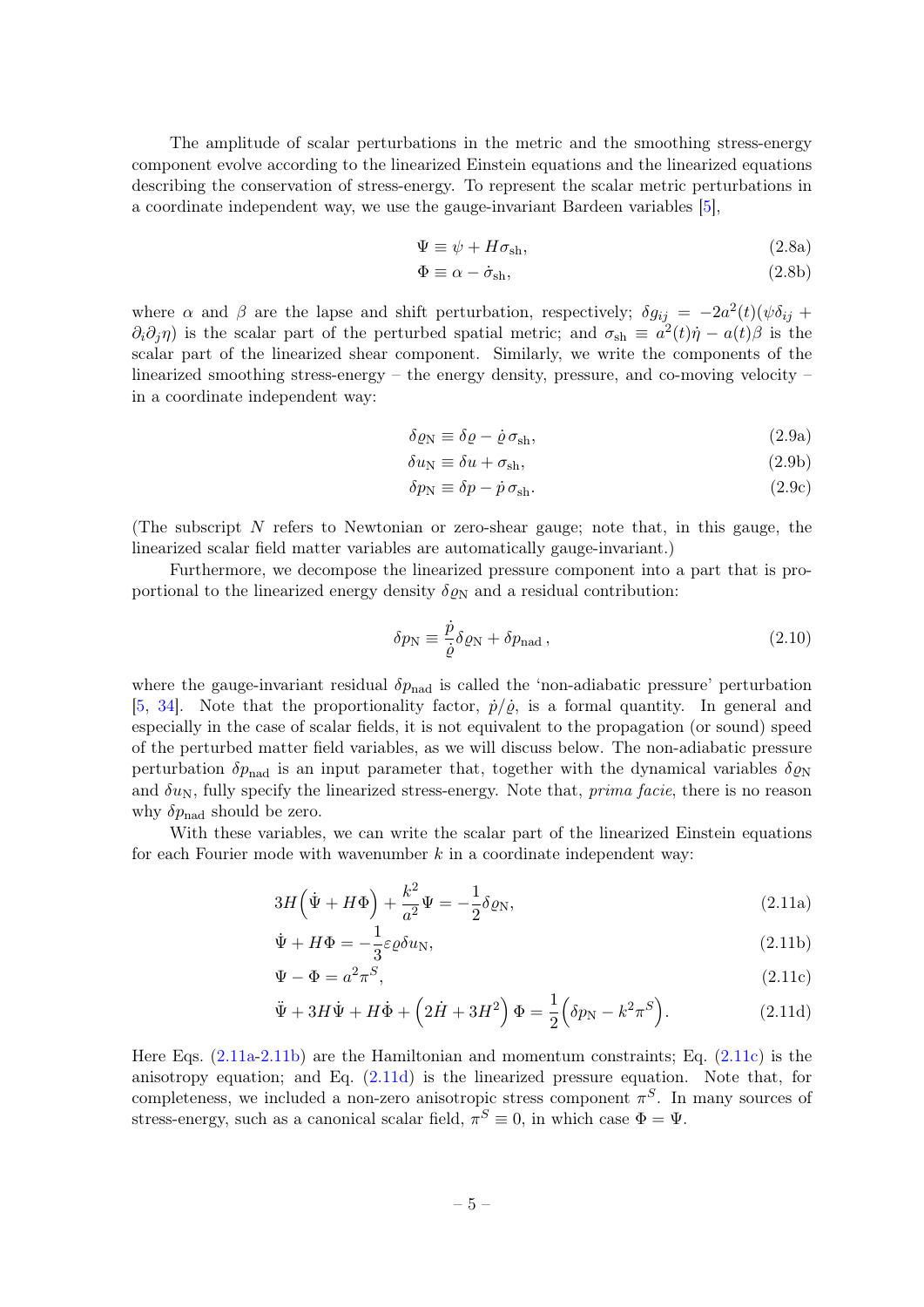The linearized conservation equations for the energy density and momentum of the perturbed hydrodynamic matter take the following form:

$$
\delta\dot{\varrho}_{\rm N} + 3H\left(\delta\varrho_{\rm N} + \delta p_{\rm N}\right) + 6\dot{H}\dot{\Psi} = -\frac{k^2}{a^2} \left(2\dot{H}\delta u_{\rm N} - a^2 H \pi^S\right),\tag{2.12a}
$$

$$
-2\dot{H}\left(\delta\dot{u}_{\rm N} - 3H\frac{\dot{p}}{\dot{\rho}}\delta u_{\rm N} + \Phi\right) = -\delta p_{\rm N} + k^2 \pi^S,\tag{2.12b}
$$

An observationally relevant quantity is the curvature perturbation on co-moving hypersurfaces  $\mathcal{R}$ , a quantity that is directly related to the observed fluctuations in the CMB and the primordial density fluctuations that seeded galaxy formation [\[6\]](#page-16-2):

<span id="page-6-2"></span><span id="page-6-1"></span>
$$
\mathcal{R} \equiv \psi - H \delta u. \tag{2.13}
$$

Note that, by construction,  $\mathcal R$  is gauge invariant. The linearized Einstein-scalar field equations [\(2.11a-](#page-5-0)[2.11d\)](#page-5-3) can be combined to yield a first-order expression for the time evolution of R:

<span id="page-6-0"></span>
$$
-\frac{\dot{H}}{H}\dot{\mathcal{R}} = \frac{1}{2}\delta p_{\text{nad}} - \frac{k^2}{a^2} \left(\frac{\dot{p}}{\dot{\varrho}}\Psi + \frac{1}{2}(\Psi - \Phi)\right). \tag{2.14}
$$

Note that  $\dot{\mathcal{R}}$  is not gauge-invariant (even though  $\mathcal R$  is), because it involves a time-derivative that depends on the time-slicing. A consequence is that a description of the evolution of  $\mathcal R$ on super-Hubble scales, an unobservable quantity, is different for different gauge choices.

In particular, in the absence of non-adiabatic pressure ( $\delta p_{\text{nad}} \equiv 0$ ), Eq. [\(2.14\)](#page-6-0) implies that, on super-Hubble scales  $(aH \gg k)$ , the amplitudes of the co-moving curvature modes are constant, as was first pointed out by Bardeen, Steinhardt, and Turner in Ref. [\[6\]](#page-16-2). A corollary is that the amplitudes exiting the Hubble radius and re-entering are the same. As the amplitudes on sub-Hubble scales, including at exit and re-entry, are observable quantities, the corollary is a coordinate independent statement. However, the statement that the amplitudes were constant when the modes were on super-Hubble scales is gauge-dependent. In fact, in certain often-used gauges (e.g., in unitary or flat gauge where  $R$  obeys a second-order equation),  $R$ does not remain constant on super-Hubble scales. In these gauges, recovering the fact that  $\mathcal R$  is the same at exit and re-entry becomes a rather cumbersome exercise. For details, see Ref. [\[6\]](#page-16-2).

If the non-adiabatic pressure contribution is non-zero  $(\delta p_{\text{nad}} \neq 0)$ , co-moving curvature modes are generated by  $\delta p_{\text{nad}}$  on super-Hubble scales. The intriguing fact that non-adiabatic pressure fluctuations act as a source of co-moving curvature modes on super-Hubble scales, which we will exploit below in Sec. [3,](#page-8-0) can be viewed as a feature of the linearized scalar metric field evolution equation  $(2.11d)$  when combined with the three constraint equations  $(2.11a$ -[2.11c\)](#page-5-2). Alternatively yet equivalently, it can be viewed as a consequence of momentum conservation for hydrodynamic matter within Einstein gravity, in the sense that Eq. [\(2.14\)](#page-6-0) can be derived by combining the momentum conservation equation  $(2.12b)$  with the same three constraints of Einstein relativity.

We note that in Ref. [\[34\]](#page-17-13) it was suggested to view the non-adiabatic sourcing mechanism as a direct consequence of the local conservation of stress-energy  $(n^{\nu}\nabla_{\mu}T^{\mu}{}_{\nu}=0)$ , where  $n^{\mu}$  is a unit time-like vector) for any relativistic theory of gravity. Indeed, it is possible to recast Eq. [\(2.12a\)](#page-6-2) and obtain a conservation equation

$$
\dot{\zeta} = -H \frac{\delta p_{\text{nad}}}{\varrho + p} + \frac{1}{3} \frac{k^2}{a^2} \left( \delta u_N - \frac{\varrho}{\dot{\varrho}} a^2 \pi^S \right). \tag{2.15}
$$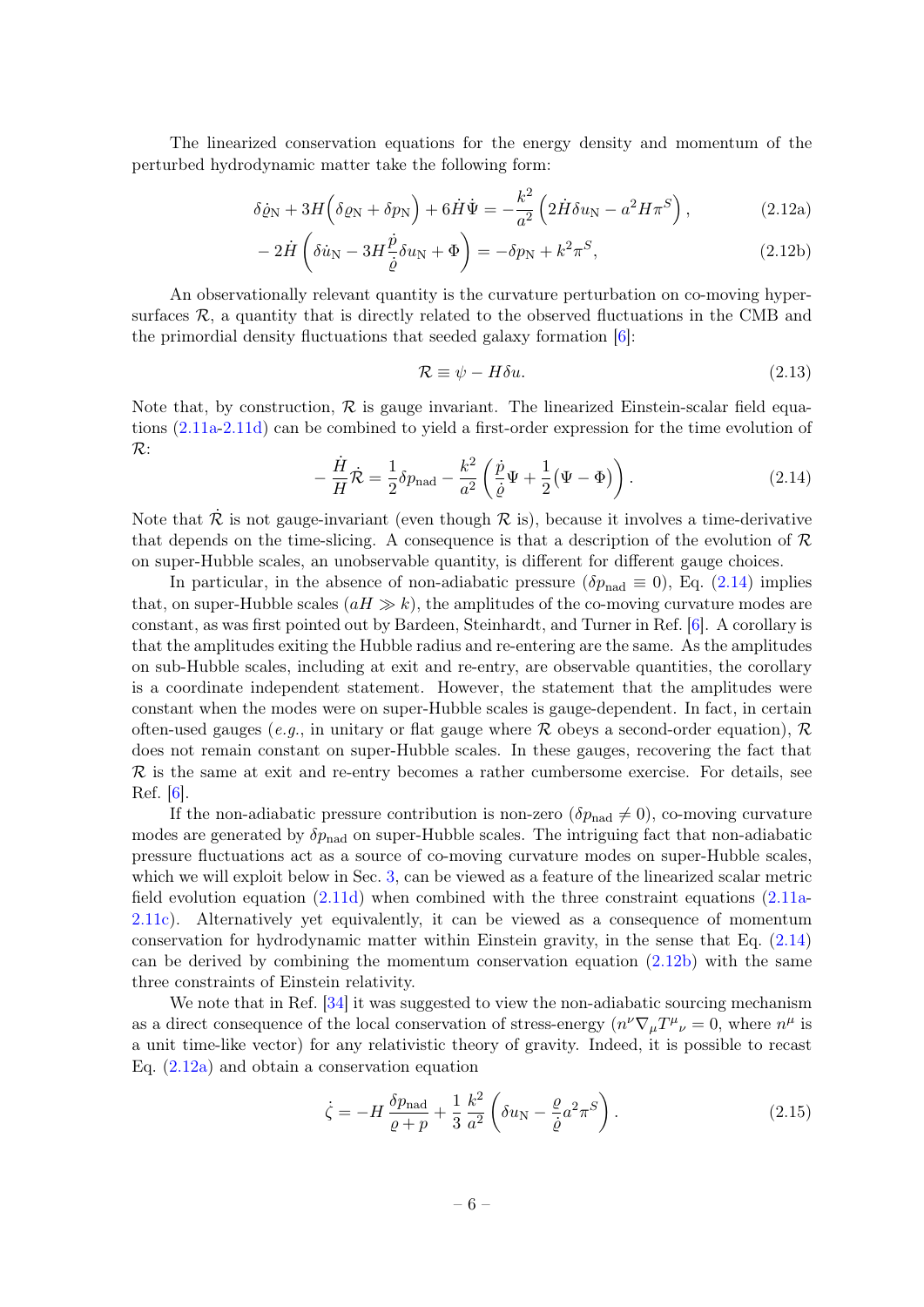for the curvature perturbation on uniform-density hyper-surfaces

<span id="page-7-2"></span>
$$
\zeta \equiv -\psi - H \frac{\delta \varrho}{\dot{\varrho}},\tag{2.16}
$$

only by assuming Lorentz invariance and without invoking the Einstein field equations [\(2.11a-](#page-5-0)[2.11c\)](#page-5-2) or any particular theory of gravitation. However, the energy density and velocity perturbations,  $\delta \varrho_N$ ,  $\delta u_N$ , and hence the curvature perturbations  $\zeta$  and  $\mathcal R$  are generally distinct and can only be related by invoking the gravitational field equations. In the case of Einstein general relativity,  $\zeta$  and  $\mathcal R$  can be shown to approach one another in the long wavelength limit  $(k/aH \ll 1)$ . That is, by using the linearized Hamiltonian and momentum constraints (Eqs. [2.11a-](#page-5-0)[2.11b\)](#page-5-1), we obtain a relativistic generalization of the Poisson equation,

<span id="page-7-0"></span>
$$
-\frac{k^2}{a^2}\Psi = \frac{1}{2}\Big(\delta\varrho_N + \dot{\varrho}\,\delta u_N\Big). \tag{2.17}
$$

Combining Eq.  $(2.17)$  with the definitions of  $\zeta$  and  $\mathcal R$  yields the relation

<span id="page-7-1"></span>
$$
\mathcal{R} = -\zeta + \frac{1}{3\dot{H}}\frac{k^2}{a^2}\Psi,
$$
\n(2.18)

meaning that the co-moving curvature perturbations and the curvature perturbations on uniform density hypersurfaces coincide on super-Hubble scales. We stress, though, that the same is not generally true for modified gravity theories, such as Horndeski gravity [\[14\]](#page-16-11).

The non-adiabatic pressure component induces an entropy perturbation  $S$ ,

<span id="page-7-5"></span>
$$
S = H \frac{\delta p_{\text{nad}}}{\dot{p}} = H \left( \frac{\delta p}{\dot{p}} - \frac{\delta \varrho}{\dot{\varrho}} \right). \tag{2.19}
$$

Combining this definition for S with the continuity equation [\(2.3\)](#page-3-1), we can re-express Eq. [\(2.14\)](#page-6-0) as follows:

<span id="page-7-4"></span>
$$
\dot{\mathcal{R}} = -3H \frac{\dot{p}}{\dot{\varrho}} \mathcal{S} + \frac{H}{\dot{H}} \frac{k^2}{a^2} \left( \frac{\dot{p}}{\dot{\varrho}} \Psi + \frac{1}{2} (\Psi - \Phi) \right). \tag{2.20}
$$

This relation together with Eq. [\(2.18\)](#page-7-1) show that S acts as a direct source of R and  $\zeta$  on super-Hubble scales even when the gradient term is negligible  $(k \rightarrow 0)$ , in which case

<span id="page-7-3"></span>
$$
\dot{\mathcal{R}} \approx -\dot{\zeta} \approx -3H \frac{\dot{p}}{\dot{\varrho}} \mathcal{S}.
$$
\n(2.21)

In some places, the adiabatic or density perturbations are characterized as 'direct' sources of (co-moving) curvature modes  $\mathcal R$  as observed in the CMB while S is often being referred to as an 'indirect' source, a terminology that leads some to think that entropic sourcing is somehow more contrived. This semantic distinction is largely misleading, though, because its sole basis is the fact that, on super-Hubble scales,  $\mathcal R$  and  $\zeta$  are related to the (adiabatic) energy density fluctuation  $\delta \rho_N$  by a zeroth-order relation [\(2.16\)](#page-7-2) while they are related to S by a first-order relation  $(2.21)$ . In the proper physical sense, there is nothing indirect about sourcing curvature modes by the entropy fluctuation  $\mathcal{S}$ . Furthermore, as emphasized by Bardeen [\[5\]](#page-16-10), a generic fluid will have non-zero  $\delta p_{\text{nad}}$  and will include both adiabatic and entropic contributions to R. The fact that the first examples studied in inflation had  $\delta p_{\text{nad}} = 0$ , is the oddity, as noted in [\[6\]](#page-16-2). Furthermore, it is not necessary to have a fluid with multiple components to have  $\delta p_{\text{nad}}$ non-zero [\[5\]](#page-16-10). For this reason, we will not employ the 'direct-indirect' terminology.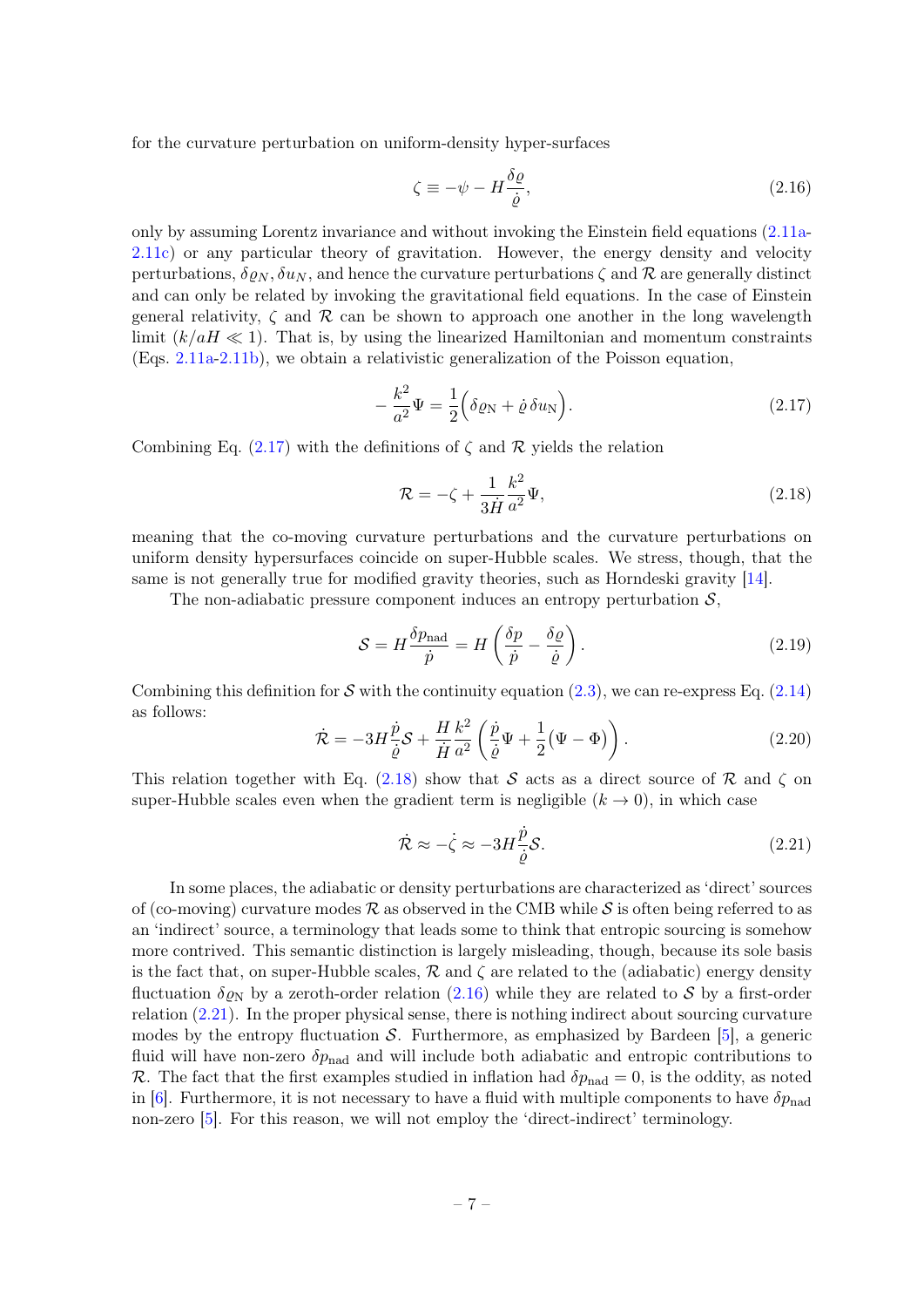#### <span id="page-8-0"></span>3 Curvature modes from 'graceful exit'

In bouncing and cyclic scenarios, where the universe is flattened and smoothed during a phase of slow contraction [\[20\]](#page-17-7), a spectrum of quantum fluctuations in the stress-energy generated on sub-Hubble scales ends up on super-Hubble scales by the end of slow contraction and classicalizes. This is due to the fact that the wavelength of these modes is proportional to  $a(t)$ , which shrinks at a much slower rate than the Hubble radius, as detailed in the Introduction. Notably, though, the amplitudes of adiabatic matter and metric fluctuations decay as contraction proceeds [\[9\]](#page-16-12).

In this section, we demonstrate how non-adiabatic perturbations of the stress-energy generated during the slow contraction phase thereby become the natural source of co-moving curvature modes on super-Hubble scales during the stage of graceful exit, *i.e.*, when slow contraction ends and the transition to the bounce stage begins.

#### <span id="page-8-1"></span>3.1 Graceful exit in non-singular bouncing cosmologies

A simple microphysical realization of slow contraction is a set up in which the stress-energy is supplied by two scalar fields,  $\phi$ ,  $\chi$ , minimally-coupled to Einstein gravity [\[25,](#page-17-8) [26\]](#page-17-14),

<span id="page-8-2"></span>
$$
T_{\mu\nu}{}^S = \nabla_{\mu}\phi\nabla_{\nu}\phi + \Sigma_1(\phi)\nabla_{\mu}\chi\nabla_{\nu}\chi - \frac{1}{2} \Big(\nabla_{\lambda}\phi\nabla^{\lambda}\phi + \Sigma_1(\phi)\nabla_{\lambda}\chi\nabla^{\lambda}\chi + 2V(\phi,\chi)\Big)g_{\mu\nu}.
$$
 (3.1)

During the contracting phase  $V \equiv V_0 e^{-\phi/M}$  with  $V_0 < 0$  and  $\Sigma_1(\phi) \equiv e^{\phi/m}$  with M and  $m$  being the characteristic scales of the potential  $V$  and the non-linear sigma type kinetic interaction  $\Sigma_1$ , respectively.

It is straightforward to show that  $\nabla_{\mu} \chi \equiv 0$  is a solution of the corresponding system of Einstein-scalar field equations and that it is a stable fixed point solution [\[25\]](#page-17-8). This is because the kinetic interaction ( $\propto \Sigma_1(\phi)$ ) modifies the second term in the *χ*-equation,

$$
\ddot{\chi} + \left(3H + \frac{\dot{\phi}}{m}\right)\dot{\chi} = 0,\tag{3.2}
$$

flipping it from an anti-friction to a friction provided that  $\dot{\phi}/m > |3H|$ . As a result, the background evolution is driven solely by the  $\phi$  field that acts like a perfect fluid on the background, rapidly and robustly homogenizing, isotropizing, and flattening the universe. As shown in Ref. [\[15\]](#page-16-9), after only a few e-folds of contraction of  $a(t)$ , the dynamics is well-described by the FRW scaling attractor solution as specified in Eq. [\(2.7\)](#page-4-1) with  $M^{-1} = \sqrt{2\epsilon}$ .

Apart from perturbations in the  $\chi$  field, all classical and quantum fluctuations of both the matter and the metric experience the Hubble anti-friction such that their amplitude is continuously decaying. This means, slow contraction is not just a classical but also a quantum smoother [\[8\]](#page-16-8). At the same time, fluctuations in the  $\chi$  field are being continuously damped and 'see' a de Sitter like background. For the same reason as was argued in the inflationary context, the spectrum of perturbations in  $\chi$  generated during slow contraction is nearly scaleinvariant and gaussian [\[25\]](#page-17-8).

It is important to note, though, that perturbations in  $\chi$  do not source co-moving curvature modes during the phase of slow contraction. The proof is based on evaluating the master equation  $(2.20)$  derived above for the linearized Einstein-scalar system with the specific stress-energy  $T_{\mu\nu}^{\phantom{\mu\nu}\hat{\phantom{\mu}}\hat{S}}$  as given in Eq. [\(3.1\)](#page-8-2). With  $\delta\phi \equiv \phi - \bar{\phi}$  and  $\delta\chi \equiv \chi - \bar{\chi}$  denoting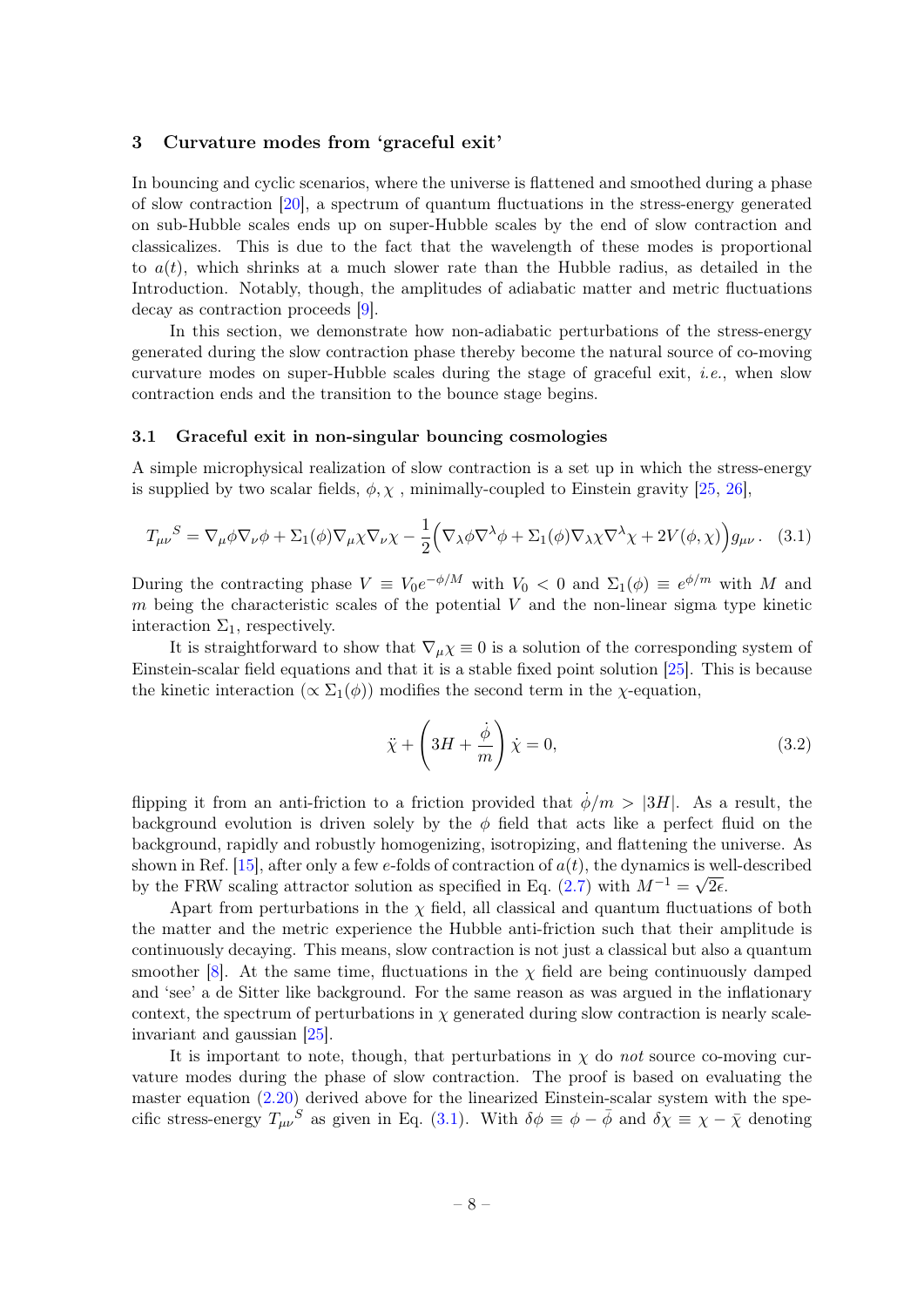the linearized scalar field components, the linearized energy density, pressure, and co-moving velocity perturbations take the following form:

$$
\delta \varrho_{\rm N} = -\delta T^0{}_0 = \dot{\phi}\delta\dot{\phi} + \Sigma_1 \dot{\chi}\delta\dot{\chi} + \left(\frac{1}{2}\Sigma_{1,\phi}\dot{\chi}^2 + V_{,\phi}\right)\delta\phi - \left(\dot{\phi}^2 + \Sigma_1\dot{\chi}^2\right)\Phi,\tag{3.3}
$$

$$
\delta p_{\rm N} = \frac{1}{3} \delta T^i{}_i = \dot{\phi} \delta \dot{\phi} + \Sigma_1 \dot{\chi} \delta \dot{\chi} + \left(\frac{1}{2} \Sigma_{1,\phi} \dot{\chi}^2 - V_{,\phi}\right) \delta \phi - \left(\dot{\phi}^2 + \Sigma_1 \dot{\chi}^2\right) \Phi,\tag{3.4}
$$

$$
\partial_i \delta u_N = (p+\varrho)^{-1} \delta T^0_i = -\partial_i \left( \frac{\dot{\phi} \delta \phi + \Sigma_1 \dot{\chi} \delta \chi}{\dot{\phi}^2 + \Sigma_1 \dot{\chi}^2} \right). \tag{3.5}
$$

Here and onwards, we shall work in Newtonian gauge  $(\sigma_{sh} \equiv 0)$  as the obvious gauge choice. For simplicity, we omit the bar for the background solutions  $\phi(t)$  and  $\chi(t)$ . Using the Poissonlike equation  $(2.17)$  that we derived by combining the Hamiltonian and momentum constraints  $(2.11a-2.11b)$  $(2.11a-2.11b)$ , we can identify the k-dependent components of the adiabatic pressure perturbation and obtain the simple expression

<span id="page-9-1"></span>
$$
\delta p_{\text{nad}} = \frac{V_{,\phi}\dot{\phi} + V_{,\chi}\dot{\chi}}{3H\dot{H}} \left(-2\frac{k^2}{a^2}\Psi\right) + 2\left(V_{,\phi}\Sigma_1\dot{\chi} - V_{,\chi}\dot{\phi}\right)\frac{\dot{\phi}\delta\chi - \dot{\chi}\delta\phi}{\dot{\phi}^2 + \Sigma_1\dot{\chi}^2}.
$$
 (3.6)

Manifestly, in the long-wavelength/super-Hubble limit  $(k \ll aH)$ , there is no or no significant non-adiabatic pressure contribution if  $V_{,\chi} \approx 0$  and  $\dot{\chi} \approx 0$ , which is exactly the case for the fixed point attractor solution of interest. It is for this reason that no co-moving curvature is being generated on super-Hubble scales during the smoothing phase, i.e., with Eq. [\(2.20\)](#page-7-4):

<span id="page-9-2"></span>
$$
\dot{\mathcal{R}} = \frac{H}{\dot{H}} \frac{k^2}{a^2} \Psi - \frac{H}{\dot{H}} \left( V_{,\phi} \Sigma_1 \dot{\chi} - V_{,\chi} \dot{\phi} \right) \times \frac{\dot{\phi} \delta \chi - \dot{\chi} \delta \phi}{\dot{\phi}^2 + \Sigma_1 \dot{\chi}^2} \xrightarrow[k/aH \ll 1]{} 0, \tag{3.7}
$$

which completes the proof that the  $\chi$ -perturbations cannot source curvature perturbations during slow contraction.

On the other hand, in what follows, we will show that the non-adiabatic super-Hubble fluctuations in the  $\chi$  field generated during the phase of slow contraction *can* source co-moving curvature modes on super-Hubble scales during graceful exit from slow contraction. This fits naturally in scenarios involving a classical (non-singular) bounce. In these scenarios, the phase of slow contraction ends when the kinetic energy and the total energy density have both grown to be large enough such that the equation of state  $\varepsilon$  shrinks and approaches 3, at which time higher-order kinetic terms in  $\chi$  become important [\[17,](#page-16-13) [19\]](#page-17-15). We will demonstrate that such a set-up naturally leads to a non-trivial non-adiabatic pressure component that induces the generation of curvature modes on super-Hubble scales.

More specifically, to incorporate the stage of graceful exit leading up to the classical bounce phase, we extend the smoothing stress-energy component  $T_{\mu\nu}{}^S$  in Eq. [\(3.1\)](#page-8-2) as follows:

<span id="page-9-0"></span>
$$
T_{\mu\nu}^{\text{exit}} = T_{\mu\nu}^{\text{S}} + \frac{1}{4} \Sigma_2(\phi) (\nabla_\lambda \chi \nabla^\lambda \chi)^2 g_{\mu\nu} - \Sigma_2(\phi) (\nabla_\lambda \chi \nabla^\lambda \chi) \nabla_\mu \chi \nabla_\nu \chi, \tag{3.8}
$$

where  $\Sigma_2(\phi)$  is the quartic kinetic interaction.

On an FRW background, the two fields together act as a perfect fluid with energy density and pressure taking the form

$$
\varrho = -T^0{}_0 = \frac{1}{2}\dot{\phi}^2 + \frac{1}{2}\left(\Sigma_1 + \frac{3}{2}\Sigma_2\dot{\chi}^2\right)\dot{\chi}^2 + V,\tag{3.9a}
$$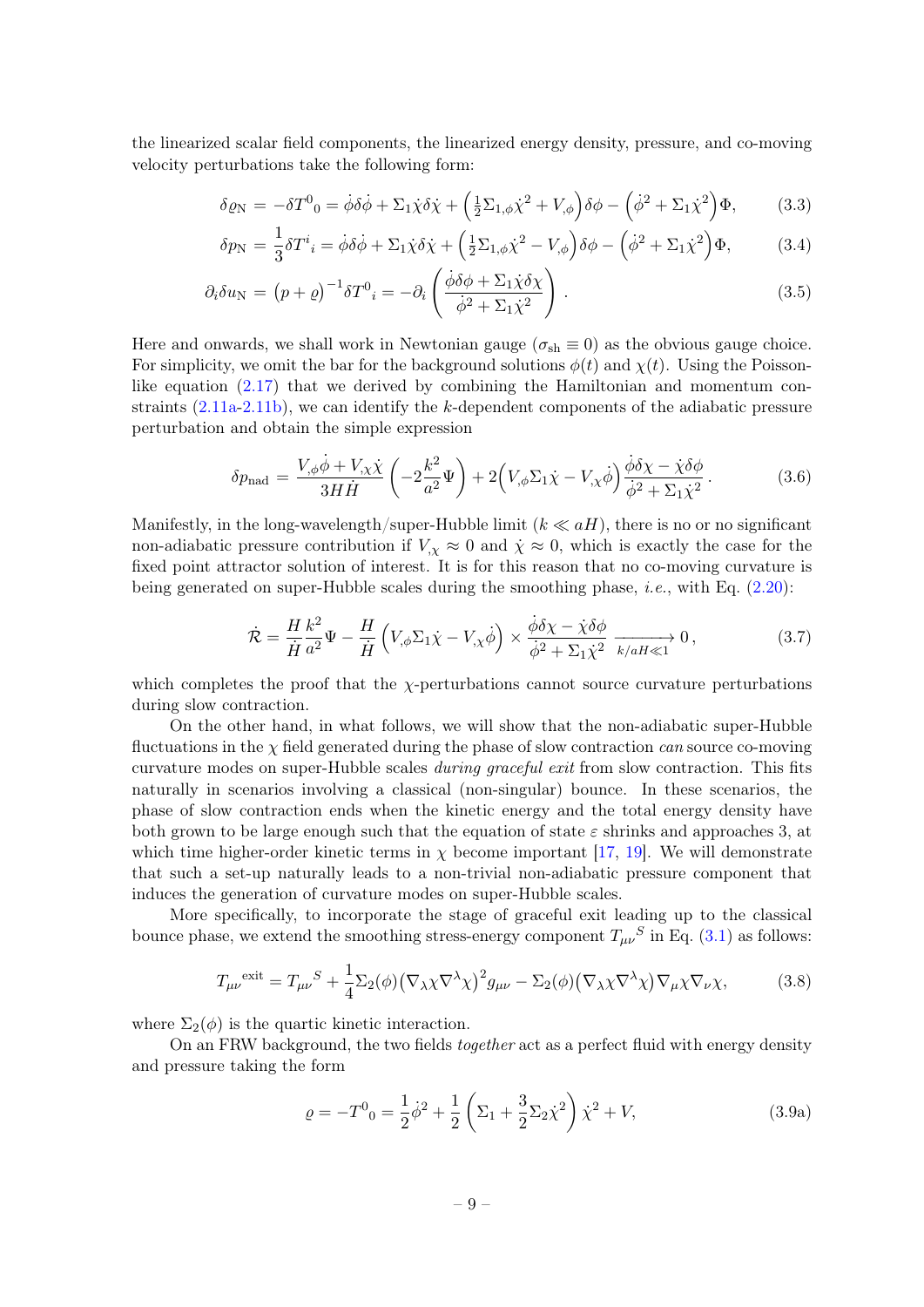$$
p = \frac{1}{3}T^i{}_i = \frac{1}{2}\dot{\phi}^2 + \frac{1}{2}\left(\Sigma_1 + \frac{1}{2}\Sigma_2\dot{\chi}^2\right)\dot{\chi}^2 - V;\tag{3.9b}
$$

such that the corresponding equation of state parameter is given by

<span id="page-10-2"></span><span id="page-10-1"></span>
$$
\varepsilon = 3 \times \frac{\frac{1}{2}\dot{\phi}^2 + \frac{1}{2}\left(\Sigma_1 + \Sigma_2\dot{\chi}^2\right)\dot{\chi}^2}{\frac{1}{2}\dot{\phi}^2 + \frac{1}{2}\left(\Sigma_1 + \frac{3}{2}\Sigma_2\dot{\chi}^2\right)\dot{\chi}^2 + V}.
$$
\n(3.10)

The evolution of the background 'fluid' is determined by the Euler-Lagrange equations for  $\phi$  and  $\chi$ :

$$
\ddot{\phi} + 3H\dot{\phi} + V_{,\phi} = \frac{1}{2} \left( \Sigma_{1,\phi} + \frac{1}{2} \Sigma_{2,\phi} \dot{\chi}^2 \right) \dot{\chi}^2, \tag{3.11a}
$$

$$
\left(\Sigma_1 + 3\Sigma_2\dot{\chi}^2\right)\ddot{\chi} + \left(\Sigma_1 + \Sigma_2\dot{\chi}^2\right)3H\dot{\chi} + \left(\Sigma_{1,\phi} + \Sigma_{2,\phi}\dot{\chi}^2\right)\dot{\phi}\dot{\chi} + V_{,\chi} = 0.
$$
 (3.11b)

The quartic kinetic coupling in Eq.  $(3.8)$  is negligible during the smoothing phase when  $\dot{\chi} \approx 0$ but becomes important as  $a(t)$  continues to shrink and  $\dot{\chi}^2$  increases. There,  $\Sigma_2(\phi)$  plays a twofold role. First, by modifying the damping friction term in the  $\chi$ -equation [\(3.11b\)](#page-10-1), it drives the system away from the scaling attractor solution. In addition, the quartic term acts as an effective potential on the  $\phi$ -field in Eq [\(3.11a\)](#page-10-2), modifying its trajectory. Both effects together trigger the phase of graceful exit from the smoothing phase.

#### <span id="page-10-0"></span>3.2 Sourcing curvature modes during graceful exit

During graceful exit, the linearly perturbed energy density  $\delta \varrho_N$  and pressure  $\delta p_N$  components are given by

$$
\delta \varrho_{\rm N} = -\delta T^0{}_0 = \dot{\phi}\delta\dot{\phi} + \left(\Sigma_1 + 3\Sigma_2\dot{\chi}^2\right)\dot{\chi}\delta\dot{\chi} - \left(\dot{\phi}^2 + \left(\Sigma_1 + 3\Sigma_2\dot{\chi}^2\right)\dot{\chi}^2\right)\Phi \tag{3.12a}
$$

$$
+\left(V_{,\phi} + \frac{1}{2}\Sigma_{1,\phi}\dot{\chi}^2 + \frac{3}{4}\Sigma_{2,\phi}\dot{\chi}^4\right)\delta\phi + V_{,\chi}\delta\chi,
$$
  
\n
$$
\delta p_{\rm N} = \frac{1}{3}\delta T^i{}_i = \dot{\phi}\delta\dot{\phi} + \left(\Sigma_1 + \Sigma_2\dot{\chi}^2\right)\dot{\chi}\delta\dot{\chi} - \left(\dot{\phi}^2 + \left(\Sigma_1 + \Sigma_2\dot{\chi}^2\right)\dot{\chi}^2\right)\Phi
$$
\n
$$
-\left(V_{,\phi} - \frac{1}{2}\Sigma_{1,\phi}\dot{\chi}^2 - \frac{1}{4}\Sigma_{2,\phi}\dot{\chi}^4\right)\delta\phi - V_{,\chi}\delta\chi.
$$
\n(3.12b)

As before, the co-moving scalar velocity potential  $\delta u_N$  can be read off from the 0*i*-component of the linearized stress-energy tensor,

$$
\delta T^0{}_i = -\dot{\phi}\partial_i \delta\phi - \left(\Sigma_1 + \Sigma_2 \dot{\chi}^2\right) \dot{\chi}\partial_i \delta\chi = (p+\varrho)\,\partial_i \delta u_N,\tag{3.13}
$$

or equivalently,

<span id="page-10-6"></span><span id="page-10-5"></span><span id="page-10-4"></span>
$$
\delta u_{\rm N} = -\frac{\dot{\phi}\delta\phi + \left(\Sigma_1 + \Sigma_2\dot{\chi}^2\right)\dot{\chi}\delta\chi}{\dot{\phi}^2 + \left(\Sigma_1 + \Sigma_2\dot{\chi}^2\right)\dot{\chi}^2}.\tag{3.14}
$$

To identify the k-dependent contributions to the non-adiabatic pressure component  $\delta p_{\text{nad}}$ , we shall again employ the Poisson-like equation [\(2.17\)](#page-7-0) which specified for  $T_{\mu\nu}$ <sup>exit</sup> takes the form

<span id="page-10-3"></span>
$$
-2\frac{k^2}{a^2}\Psi = \dot{\phi}\delta\dot{\phi} + \left(\Sigma_1 + 3\Sigma_2\dot{\chi}^2\right)\dot{\chi}\delta\dot{\chi} - \left(\dot{\phi}^2 + \Sigma_1\dot{\chi}^2 + 3\Sigma_2\dot{\chi}^4\right)\Phi
$$
\n
$$
+ \left(\Sigma_{1,\phi} + \frac{3}{2}\Sigma_{2,\phi}\dot{\chi}^2\right)\frac{1}{2}\dot{\chi}^2\delta\phi + V_{,\phi}\delta\phi + V_{,\chi}\delta\chi + 3H\left(\dot{\phi}\delta\phi + \left(\Sigma_1 + \Sigma_2\dot{\chi}^2\right)\dot{\chi}\delta\chi\right).
$$
\n(3.15)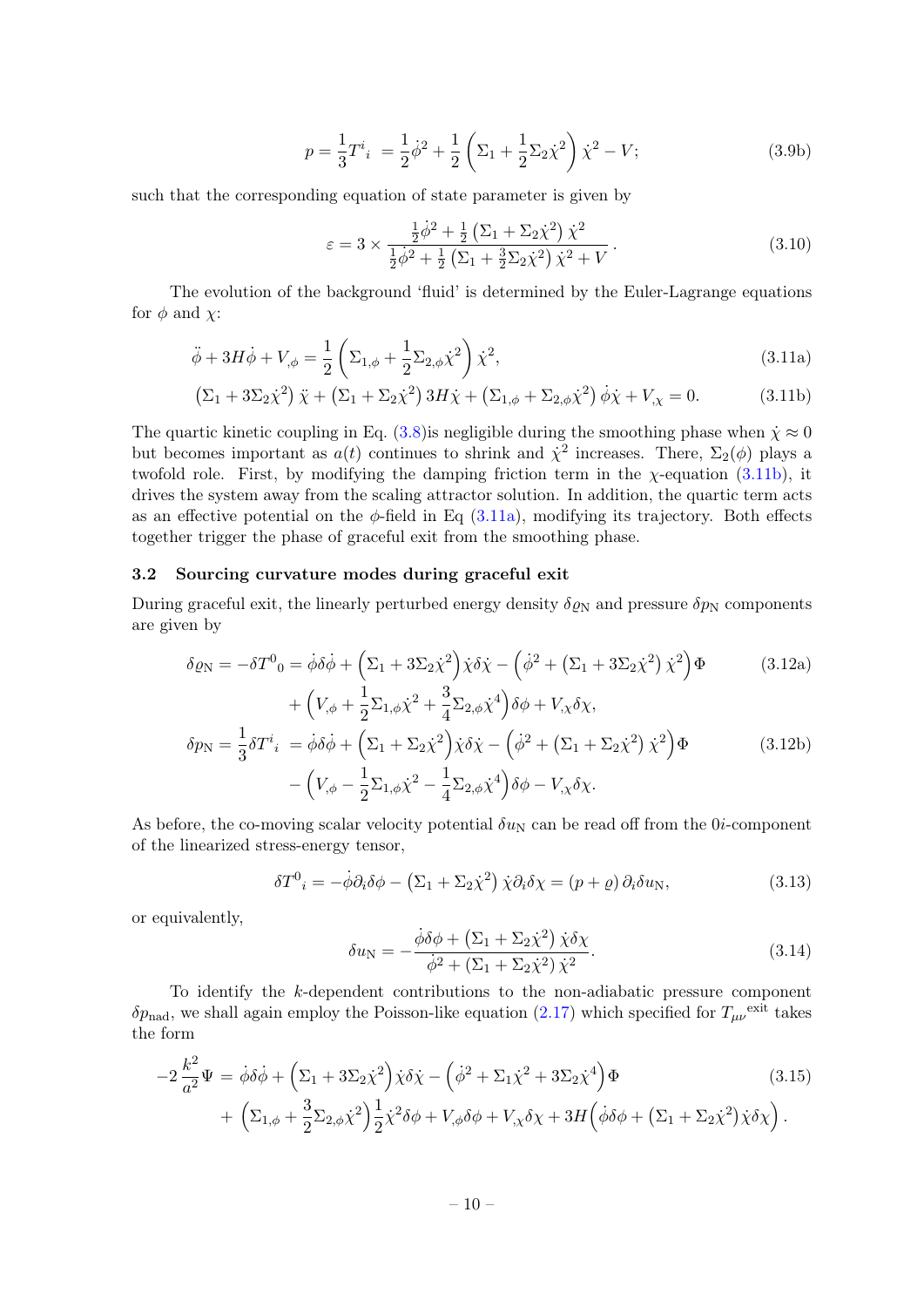Unlike scalar-field induced stress-energy forms that only involve quadratic kinetic terms, the right hand side of Eq.  $(3.15)$  explicitly depends not only on the linearized scalar field components but also on the linearized lapse perturbation Φ. We will use the momentum conservation equation [\(2.12b\)](#page-6-1) to eliminate  $\Phi$  and write it in terms of the matter field quantities  $\delta \varrho_N, \varrho_N$ and  $\delta p_{\rm nad}$ .

Substituting the expressions [\(3.12a](#page-10-4)[-3.12b\)](#page-10-5) for the linearized energy density  $\delta \varrho_N$  and pressure  $\delta p_N$  into the definition of  $\delta p_{\text{nad}}$  as introduced in Eq. [\(2.10\)](#page-5-4) together with Eqs. [\(2.12b,](#page-6-1) [3.15\)](#page-10-3) yields

<span id="page-11-1"></span>
$$
\frac{1}{2}\left(1+\frac{2\Sigma_{2}\dot{\chi}^{4}}{\varrho+p}\right)\delta p_{\text{nad}} = \left(1-\frac{\dot{p}}{\dot{\varrho}}\left(1+\frac{2\Sigma_{2}\dot{\chi}^{4}}{\varrho+p}\right)\right)\left(-\frac{k^{2}}{a^{2}}\Psi\right) \n+ \frac{V_{,\chi}\dot{\phi} - \left(\Sigma_{1} + \Sigma_{2}\dot{\chi}^{2}\right)\left(V_{,\phi} + \frac{1}{4}\Sigma_{2,\phi}\dot{\chi}^{4}\right)\dot{\chi}}{\varrho+p}\left(\dot{\chi}\delta\phi - \dot{\phi}\delta\chi\right) \n- \Sigma_{2}\dot{\chi}^{3}\frac{d}{dt}\left(\dot{\chi}\delta u_{\text{N}} + \delta\chi\right),
$$
\n(3.16)

where  $\varrho$ , p and  $\delta u_N$  are given by Eqs. [\(5.2a](#page-14-0)[-5.2b,](#page-14-1) [3.14\)](#page-10-6), respectively. The first line of Eq. [\(3.16\)](#page-11-1) includes the gradient term. This is the only non-zero term in  $\delta p_{\text{nad}}$  and in  $\mathcal{S} = H \delta p_{\text{nad}} / \dot{p}$  in the case of a single scalar field; the fact that it is vanishing on large scales  $(k/aH \ll 1)$  is why  $\mathcal R$  approaches a constant on super-Hubble scales in these models. The second line originates from the variation of the potential V, and the quartic kinetic coupling function  $\Sigma_2$ . Finally, the third line follows from the perturbation of the quartic kinetic term, which, in contrast to the previous terms, also involves time derivatives of the scalar field perturbations.

Finally, with Eq.  $(2.20)$ , the time-variation of  $\mathcal R$  can be re-expressed in the microscopic picture:

<span id="page-11-3"></span>
$$
\dot{\mathcal{R}} = -\frac{2H}{\dot{\phi}^2 + \Sigma_1 \dot{\chi}^2 + 3\Sigma_2 \dot{\chi}^4} \times \frac{k^2}{a^2} \Psi
$$
\n
$$
+ \frac{\left(\Sigma_1 + \Sigma_2 \dot{\chi}^2\right) \left(V_{,\phi} + \frac{1}{4} \Sigma_2 \dot{\phi} \dot{\chi}^4\right) \dot{\chi} - V_{,\chi} \dot{\phi} - \Sigma_2 \dot{\chi}^3 \ddot{\phi}}{\dot{\phi}^2 + \Sigma_1 \dot{\chi}^2 + 3\Sigma_2 \dot{\chi}^4} \times 2H \frac{\dot{\phi} \delta \chi - \dot{\chi} \delta \phi}{\dot{\phi}^2 + \Sigma_1 \dot{\chi}^2 + \Sigma_2 \dot{\chi}^4}
$$
\n
$$
- \frac{2\Sigma_2 \dot{\chi}^3 \dot{\phi}}{\dot{\phi}^2 + \Sigma_1 \dot{\chi}^2 + 3\Sigma_2 \dot{\chi}^4} \times H \frac{d}{dt} \left(\frac{\dot{\phi} \delta \chi - \dot{\chi} \delta \phi}{\dot{\phi}^2 + \Sigma_1 \dot{\chi}^2 + \Sigma_2 \dot{\chi}^4}\right),
$$
\n(3.17)

This is one of the main results of our paper. In contrast to the single-field case with conventional kinetic term, or the case of two scalar fields with quadratic kinetic coupling and  $V = \Sigma_2 = 0$ , the evolution of R is non-trivial on large scales in the presence of a second field together with a potential and a quartic kinetic term contributions.

#### <span id="page-11-0"></span>4 Geometric Interpretation (and the absence thereof)

To illustrate the connection between the macroscopic (hydrodynamical) picture and the microphysics as well as the relation between the co-moving curvature and the entropy modes, R and S, it is common to write R as a weighted sum of the individual contributions by the two perturbed scalars,

<span id="page-11-2"></span>
$$
\mathcal{R} \equiv \Psi - H \left( \underbrace{\omega_{\phi} \delta u_{\phi} + \omega_{\chi} \delta u_{\chi}}_{\equiv \delta \sigma / \dot{\sigma}} \right), \tag{4.1}
$$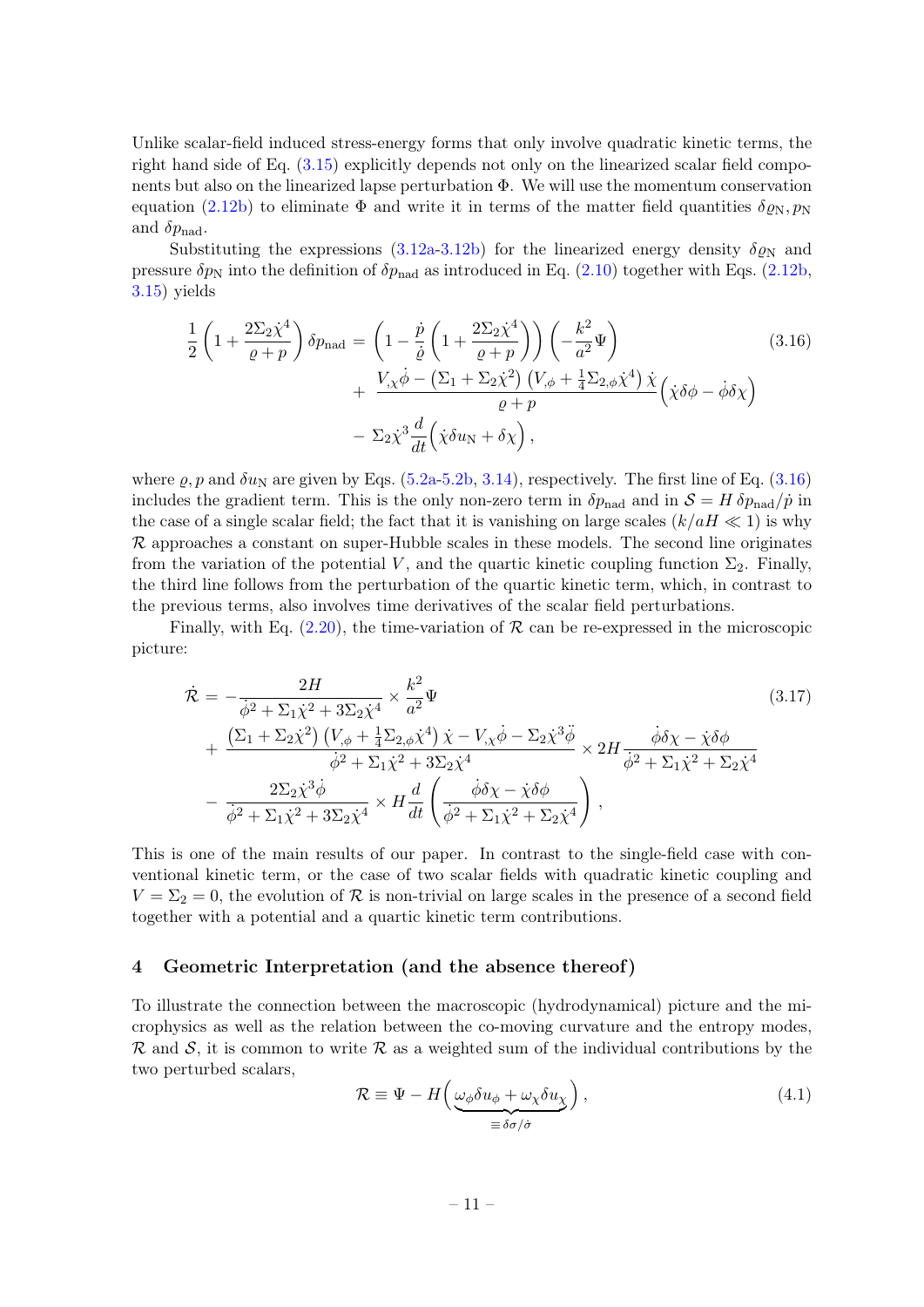which together define the adiabatic fluctuation  $\delta\sigma$  with the adiabatic field defined through

<span id="page-12-0"></span>
$$
\dot{\sigma} \equiv \sqrt{-2\dot{H}} \,. \tag{4.2}
$$

Here  $\delta u_{\phi}, \delta u_{\chi}$  are the co-moving scalar velocity potentials associated with the perturbed matter fields  $\delta\phi$  and  $\delta\chi$ , respectively, given by

$$
\delta u_{\phi} \equiv -\frac{\delta \phi}{\dot{\phi}}, \quad \delta u_{\chi} \equiv -\frac{\delta \chi}{\dot{\chi}}; \tag{4.3}
$$

and the weight factors are defined as

$$
\omega_{\phi} \equiv \frac{\dot{\phi}^2}{-2\dot{H}}, \quad \omega_{\chi} \equiv \frac{\Sigma_1 \dot{\chi}^2 + \Sigma_2 \dot{\chi}^4}{-2\dot{H}}.
$$
\n(4.4)

Note that  $\omega_{\phi} + \omega_{\chi} \equiv 1$ .

One can associate the weight factors with the angle  $\vartheta$  between the scalars and the adiabatic direction in field space  $[12]$ , *i.e.* 

<span id="page-12-1"></span>
$$
\cos^2 \theta \equiv \omega_{\phi}, \quad \sin^2 \theta \equiv \omega_{\chi}. \tag{4.5}
$$

such that the adiabatic mode introduced in Eq. [\(4.2\)](#page-12-0) can be re-expressed as

$$
\dot{\sigma} \equiv \cos \theta \dot{\phi} + \sin \theta \dot{X} \tag{4.6}
$$

and, similarly, the adiabatic fluctuation defined through Eq.  $(4.1)$  can be re-written as

$$
\delta \sigma = \cos \theta \, \delta \phi + \sin \theta \, \delta X \,. \tag{4.7}
$$

Note that we rescaled  $\dot{\chi}$  and  $\delta\chi$  so that  $\dot{X} \equiv \sqrt{\Sigma_1 + \Sigma_2 \dot{\chi}^2} \dot{\chi}$  and  $\delta X \equiv \sqrt{\Sigma_1 + \Sigma_2 \dot{\chi}^2} \delta\chi$ .

In the case of two (or multiple) scalar fields with quadratic kinetic terms that have a well-defined field-space metric, this geometric interpretation suggests that the macroscopic entropy perturbation S as introduced in Eq. [\(2.19\)](#page-7-5) can be associated with a scalar field  $\delta\sigma^{\perp}$ which, in field space, is perpendicular to the adiabatic direction  $\delta\sigma$ , *i.e.*,

$$
\delta \sigma^{\perp} \equiv -\sin \theta \, \delta \phi + \cos \theta \, \delta X. \tag{4.8}
$$

For example, if  $\Sigma_2 \equiv 0$  in Eq. [\(3.8\)](#page-9-0) as is the case during slow contraction, the evolution equation for the adiabatic field  $\sigma$  takes the simple form

$$
\ddot{\sigma} + 3H\dot{\sigma} + V_{,\sigma} = 0, \qquad (4.9)
$$

where the potential slope along the adiabatic field direction is given by

$$
V_{,\sigma} \equiv \cos\theta \, V_{,\phi} + \sin\theta \, \frac{V_{,\chi}}{\sqrt{\Sigma_1}}.\tag{4.10}
$$

With Eq. [\(4.5\)](#page-12-1), it is immediately apparent that the non-adiabatic pressure perturbation  $\delta p_{\text{nad}}$ derived in Eq. [\(3.6\)](#page-9-1) is proportional to  $\delta \sigma^{\perp}$  in the long-wavelength limit  $(k/aH \ll 1)$ ,

$$
\delta p_{\text{nad}} \xrightarrow[k/aH \ll 1]{} -2 \times \left( \cos \vartheta \frac{V_{,\chi}}{\sqrt{\Sigma_1}} - \sin \vartheta V_{,\phi} \right) \times \delta \sigma^{\perp} , \qquad (4.11)
$$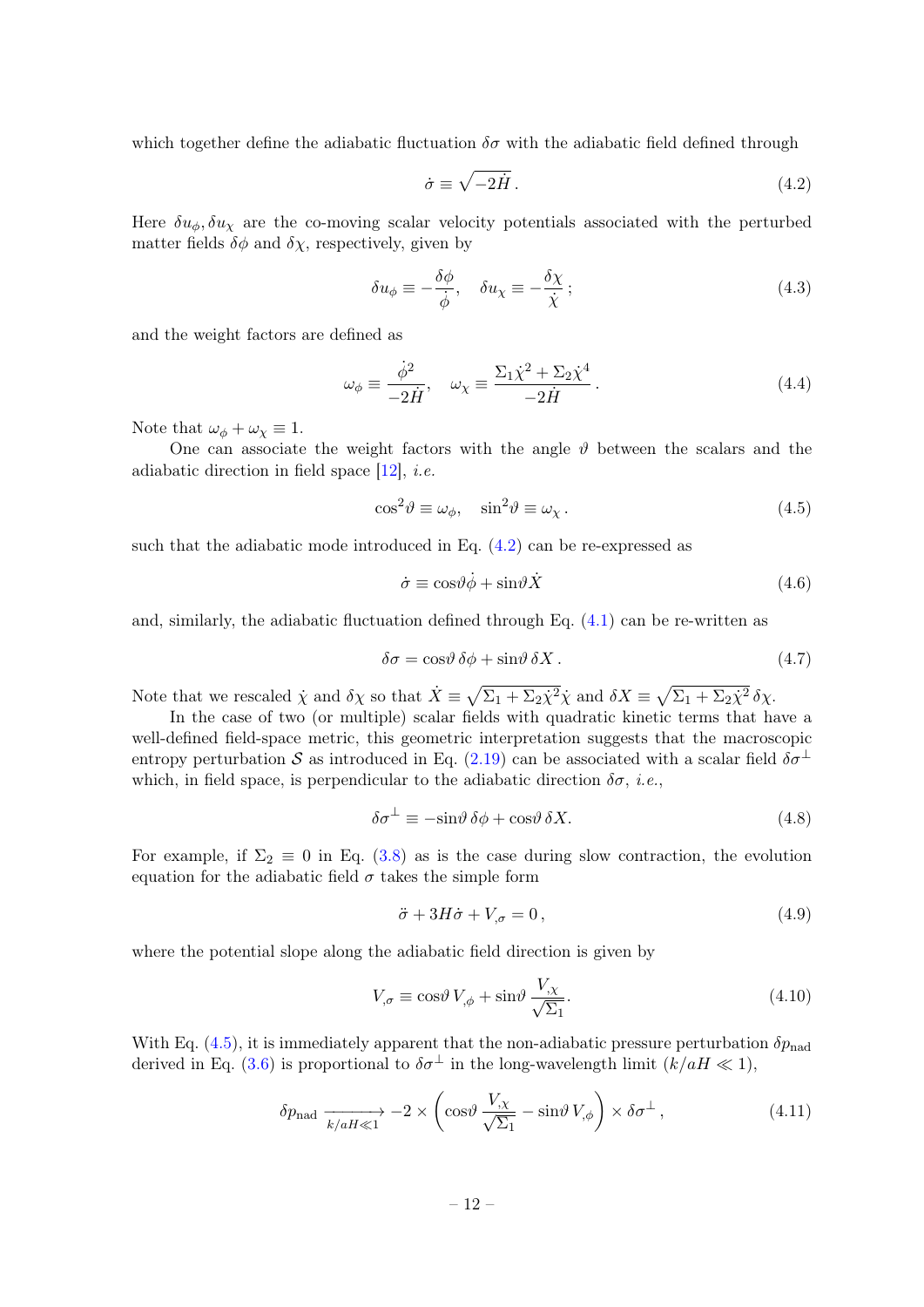such that, on super-Hubble scales, the time variation of the co-moving curvature perturbation as obtained in Eq. [\(3.7\)](#page-9-2) can be re-expressed as

$$
\dot{\mathcal{R}} \xrightarrow[k/aH \ll 1]{} 2 \times \left( \cos \theta \frac{V_{,\chi}}{\sqrt{\Sigma_1}} - \sin \theta \, V_{,\phi} \right) \times \left( -H \frac{\delta \sigma^{\perp}}{\dot{\sigma}} \right) . \tag{4.12}
$$

Here, the proportionality term

$$
V_{,\sigma^{\perp}} \equiv \cos\theta \, \frac{V_{,\chi}}{\sqrt{\Sigma_1}} - \sin\theta \, V_{,\phi} \tag{4.13}
$$

can be viewed as the potential slope along the  $\sigma^{\perp}$  direction. That is, co-moving curvature modes are sourced by scalar *potentials* that have non-zero slopes along the  $\sigma^{\perp}$  direction. Since in the special case of two canonical scalars ( $\Sigma_1 \equiv 1$ ),

$$
-\frac{V_{,\sigma^{\perp}}}{\dot{\sigma}} = \dot{\vartheta},\tag{4.14}
$$

this geometric picture led to relating the generation of non-adiabatic pressure with turning of the background trajectory in field space  $(\vartheta \neq 0)$ . Indeed, cosmological model building in the context of slow contraction exclusively considered this option to source co-moving curvature modes by entropic fluctuations [\[12,](#page-16-14) [24\]](#page-17-10). This interpretation is misleading, though, because it only holds for  $\Sigma_1 \equiv 1$ , as was noted, *e.g.*, in Ref. [\[10\]](#page-16-15).

More generally, the geometric picture, according to which the entropic sourcing mechanism is always associated with a scalar potential that has a non-zero slope along the  $\sigma^{\perp}$ direction, does not hold in scenarios where the transition to the expanding phase is driven by a classical (non-singular) bounce. As pointed out above, here slow contraction ends due to higher-order kinetic terms becoming important at high (yet classical) energy scales. In these cases,  $\dot{\mathcal{R}}$  depends on both  $\delta\sigma^{\perp}$  and its time derivative  $\delta\dot{\sigma}^{\perp}$  and can be sourced in the absence of potentials, as can be seen, e.g., from Eq.  $(3.17)$  and the examples presented below in Sec. [5.](#page-13-0)

This demonstrates an essential physical difference between the true hydrodynamical entropy perturbation S and the *microphysical* relative field fluctuation  $\delta \sigma^{\perp}$ , despite the nomenclature sometimes given to  $\delta\sigma^{\perp}$  as the generalized entropy perturbation [\[12,](#page-16-14) [33\]](#page-17-16). To keep the physics clear, we suggest here and henceforth using 'entropy perturbation' to refer to the unambiguous hydrodynamic quantity  $S$ , and suggest using 'relative field fluctuation' for the microphysical quantity  $\delta\sigma^{\perp}$ .

#### <span id="page-13-0"></span>5 Special examples

In this section, we briefly discuss some of the ways curvature perturbation can be generated on super-Hubble scales using the entropic mechanism in cases where the scalar potential is negligible,  $V(\phi, \chi) \approx 0$ .

The scalar potential is the only source of coupling between the curvature perturbation  $\mathcal{R}$ and the relative scalar matter field fluctuations in the model of two fields with only quadratic kinetic terms ( $\Sigma_2 \equiv 0$ ), leading to a non-zero non-adiabatic pressure contribution  $\delta p_{\text{nad}} \neq 0$ . The cases presented below where  $V(\phi, \chi)$  may be negligibly small or zero illustrate the new possibilities arising due to the presence of higher-order kinetic terms as analyzed in this paper. In particular, unlike the examples commonly presented in the literature, these scenarios do not rely on turning of the two-field background trajectory for the entropic mechanism to generate curvature perturbations.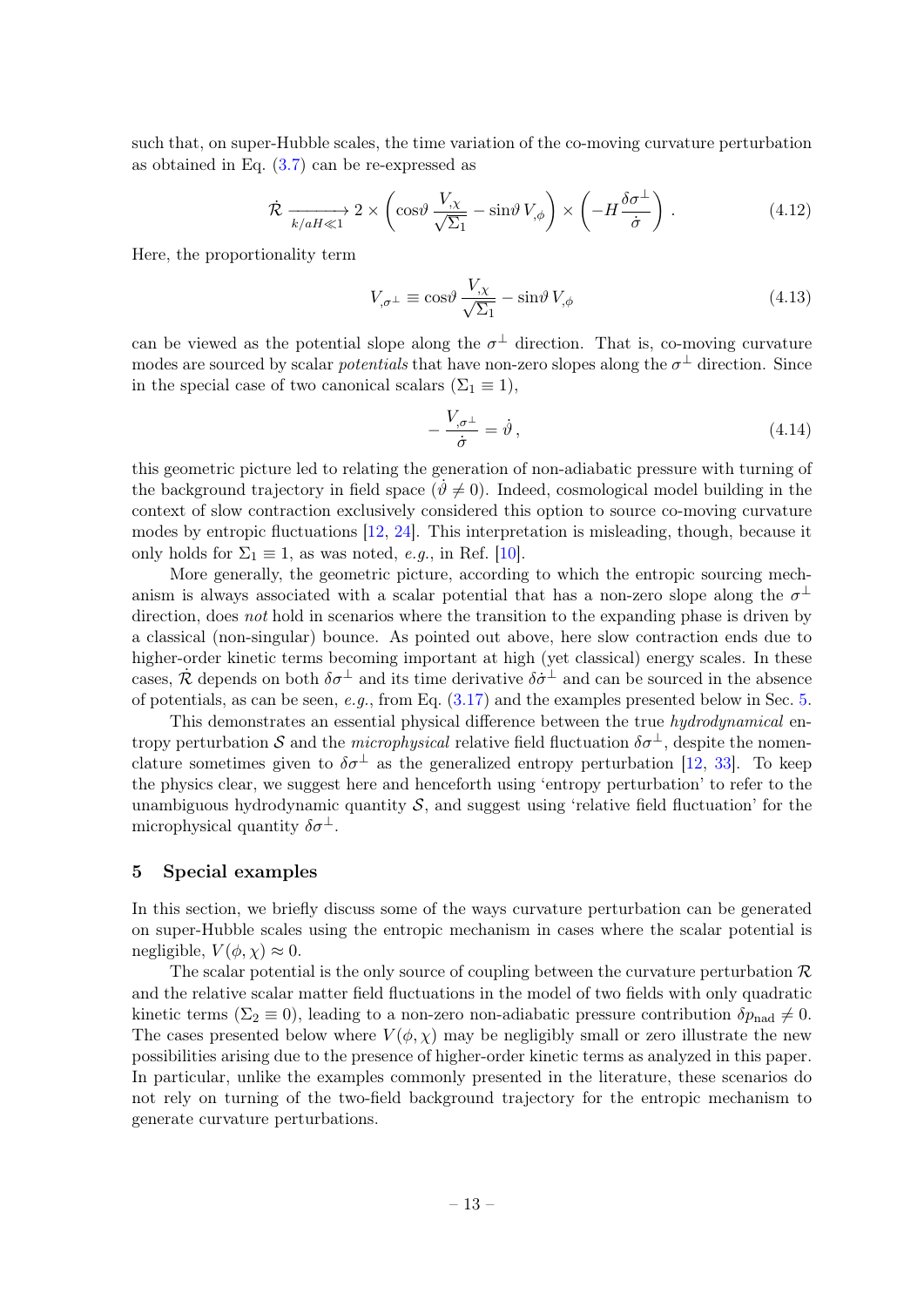If  $V(\phi, \chi) \approx 0$ , it follows from Eq. [\(3.16\)](#page-11-1) that the non-adiabatic pressure perturbation is given by

<span id="page-14-2"></span>
$$
\frac{1}{2}\left(1+\frac{2\Sigma_2\dot{\chi}^4}{\varrho+p}\right)\delta p_{\text{nad}} \approx \left(1-\frac{\dot{p}}{\dot{\varrho}}\left(1+\frac{2\Sigma_2\dot{\chi}^4}{\varrho+p}\right)\right)\left(-\frac{k^2}{a^2}\Psi\right) \n+ \left(\frac{1}{4}(\Sigma_1+\Sigma_2\dot{\chi}^2)\Sigma_{2,\phi}\dot{\chi}^5-\Sigma_2\dot{\chi}^3\ddot{\phi}\right)\frac{\dot{\phi}\delta\chi-\dot{\chi}\delta\phi}{\varrho+p} \n- \Sigma_2\dot{\chi}^3\frac{d}{dt}\left(\frac{\dot{\phi}\delta\chi-\dot{\chi}\delta\phi}{\varrho+p}\right),
$$
\n(5.1)

where the background energy density and pressure are defined as

<span id="page-14-0"></span>
$$
\varrho \approx \frac{1}{2} \dot{\phi}^2 + \frac{1}{2} \Sigma_1 \dot{\chi}^2 + \frac{3}{4} \Sigma_2 \dot{\chi}^4,\tag{5.2a}
$$

<span id="page-14-1"></span>
$$
p \approx \frac{1}{2} \dot{\phi}^2 + \frac{1}{2} \Sigma_1 \dot{\chi}^2 + \frac{1}{4} \Sigma_2 \dot{\chi}^4.
$$
 (5.2b)

It is obvious from Eq. [\(5.1\)](#page-14-2) that, in general,  $\delta p_{\text{nad}} \neq 0$  despite the absence of a potential interaction term between the scalars. As a matter of fact, non-adiabatic pressure is being sourced due to the higher-order kinetic term in  $\chi$  even in the absence of kinetic coupling between the two scalars (*i.e.*, constant  $\Sigma_1$  and  $\Sigma_2$ ).

For example, if all kinetic coefficients are constants,  $\Sigma_1 \equiv 1$  and  $\Sigma_2 \equiv \Lambda^{-4}$  (where  $\Lambda$ is the strong coupling scale of the  $\chi$ -field), using Eqs. [\(2.19-](#page-7-5)[2.20\)](#page-7-4), the time variation of the co-moving curvature fluctuation on super-Hubble wavelengths is given by

<span id="page-14-3"></span>
$$
\dot{\mathcal{R}} \xrightarrow[k/aH\ll1]{} - \frac{2\Lambda^{-4}\dot{\chi}^3\ddot{\phi}}{\dot{\phi}^2 + \dot{\chi}^2 + 3\Lambda^{-4}\dot{\chi}^4} \times H \frac{\dot{\phi}\delta\chi - \dot{\chi}\delta\phi}{\dot{\phi}^2 + \dot{\chi}^2 + \Lambda^{-4}\dot{\chi}^4} - \frac{2\Lambda^{-4}\dot{\chi}^3\dot{\phi}}{\dot{\phi}^2 + \dot{\chi}^2 + 3\Lambda^{-4}\dot{\chi}^4} \times H \frac{d}{dt} \left( \frac{\dot{\phi}\delta\chi - \dot{\chi}\delta\phi}{\dot{\phi}^2 + \dot{\chi}^2 + \Lambda^{-4}\dot{\chi}^4} \right).
$$

The expression for  $\dot{\mathcal{R}}$  in Eq. [\(5.3\)](#page-14-3) illustrates the key novel features of the 'kinetically driven' entropic mechanism: First, on large scales  $(k/aH \ll 1)$ , the co-moving curvature mode evolves as a function of both the relative field fluctuation and its time derivative. This is in sharp contrast to the cases in which  $R$  is sourced due to the presence of a scalar interaction potential  $V(\phi, \chi)$  between  $\phi$  and  $\chi$ . Second, although the two fields do not interact directly, R is nevertheless being sourced on super-Hubble scales due to the presence of the quartic kinetic term.

The role of the non-negligible quartic kinetic coupling becomes further obvious when introducing a non-linear sigma-type interaction between the scalars  $(\Sigma_1 \equiv \Sigma_1(\phi))$  but no quartic interaction ( $\Sigma_2 \equiv \Lambda^{-4}$ ). In this case, the expression for  $\dot{\mathcal{R}}$  remains the same as in the previous example where there was no direct interaction between the scalar matter fields:

$$
\begin{split} \dot{\mathcal{R}} \xrightarrow[k/aH\ll1]{} & -\frac{2\Lambda^{-4}\dot{\chi}^3\ddot{\phi}}{\dot{\phi}^2 + \Sigma_1\dot{\chi}^2 + 3\Lambda^{-4}\dot{\chi}^4} \times H \frac{\dot{\phi}\delta\chi - \dot{\chi}\delta\phi}{\dot{\phi}^2 + \Sigma_1\dot{\chi}^2 + \Lambda^{-4}\dot{\chi}^4} \\ & -\frac{2\Lambda^{-4}\dot{\chi}^3\dot{\phi}}{\dot{\phi}^2 + \Sigma_1\dot{\chi}^2 + 3\Lambda^{-4}\dot{\chi}^4} \times H \frac{d}{dt} \left( \frac{\dot{\phi}\delta\chi - \dot{\chi}\delta\phi}{\dot{\phi}^2 + \Sigma_1\dot{\chi}^2 + \Lambda^{-4}\dot{\chi}^4} \right) \,. \end{split}
$$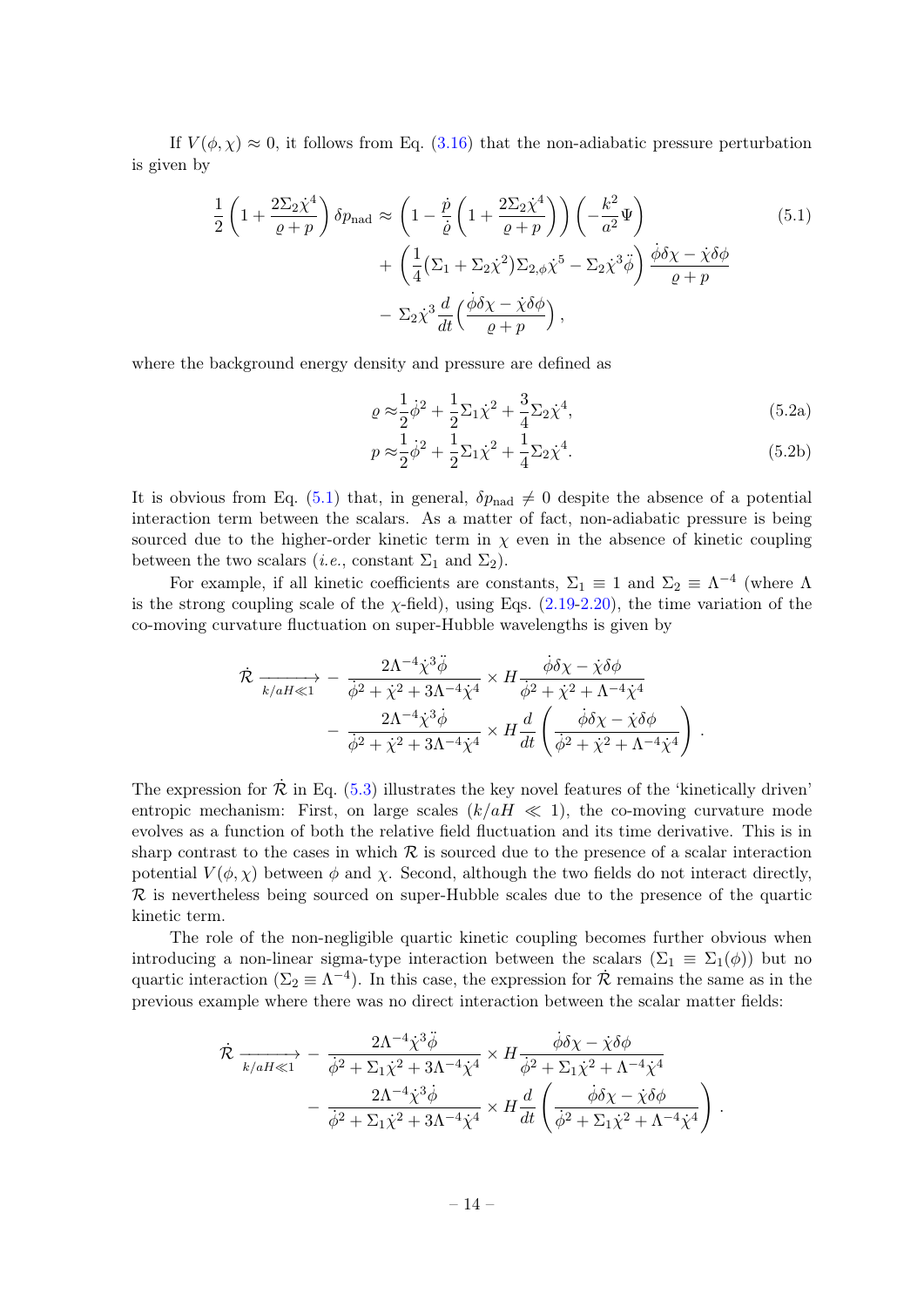On the other hand, if the two scalars interact only through the quartic kinetic term  $(\Sigma_1 \equiv 1 \text{ and } \Sigma_2 \equiv \Sigma_2(\phi))$ , the expression for the time variation of the co-moving curvature mode on super-Hubble scales is modified:

$$
\begin{split}\n\dot{\mathcal{R}} \xrightarrow[k/aH\ll1] \xrightarrow{\frac{1}{2} \left(1 + \Sigma_2 \dot{\chi}^2\right) \Sigma_{2,\phi} \dot{\chi}^5 - 2\Sigma_2 \dot{\chi}^3 \ddot{\phi}} \times H \frac{\dot{\phi} \delta \chi - \dot{\chi} \delta \phi}{\dot{\phi}^2 + \dot{\chi}^2 + \Sigma_2 \dot{\chi}^4} \\
&- \frac{2\Sigma_2 \dot{\chi}^3 \dot{\phi}}{\dot{\phi}^2 + \dot{\chi}^2 + 3\Sigma_2 \dot{\chi}^4} \times H \frac{d}{dt} \left(\frac{\dot{\phi} \delta \chi - \dot{\chi} \delta \phi}{\dot{\phi}^2 + \dot{\chi}^2 + \Sigma_2 \dot{\chi}^4}\right).\n\end{split}
$$

#### <span id="page-15-0"></span>6 Summary and outlook

Our goal in this paper was to explore the 'entropic mechanism' for inducing the generation of co-moving curvature perturbations on large scales when the mode wavelengths are much larger than the Hubble radius  $(k/aH \ll 1)$ . The entropic mechanism is of particular importance in the context of bouncing and cyclic cosmologies in which the generation of a nearly scaleinvariant spectrum of curvature perturbations during a slow contraction smoothing phase is not possible through a purely adiabatic mechanism.

The key lessons from this study are:

- by employing a hydrodynamic approach, we showed that co-moving curvature perturbations can be sourced whenever the non-adiabatic component of the linearized pressure is non-vanishing on super-Hubble scales;
- this sourcing mechanism can be viewed as a consequence of local momentum conservation of the stress-energy in the context of Einstein gravity;
- two interacting scalar matter fields minimally coupled to Einstein gravity can act as a source for non-adiabatic pressure perturbation;
- a possible, already explored way for the generation of non-adiabatic pressure perturbations is the family of two-field models where the fields are coupled through their potential energy density [\[7,](#page-16-6) [11,](#page-16-7) [20,](#page-17-7) [22,](#page-17-9) [24\]](#page-17-10);
- another, novel way analyzed in this paper is the 'kinetic sourcing' where non-adiabatic pressure is generated due to the presence of higher-order kinetic terms;
- 'kinetic sourcing' can occur even if the potential energy density of the fields is zero or negligible or if the fields do not interact through their kinetic terms ;
- the 'kinetic sourcing' is especially important in the context of non-singular bouncing and cyclic cosmologies during the phase of graceful exit in cases where the smoothing stage ends due to higher-order kinetic terms becoming important.

Our results open up new avenues for model building in various cosmological applications. In a forthcoming companion paper [\[16\]](#page-16-16), we show under which conditions the novel 'kinetically driven' entropic mechanism leads to the generation of a nearly scale-invariant spectrum of comoving curvature perturbations consistent with current experimental observations. It would be especially interesting to see the implementation of the kinetic mechanism in other earlyuniverse scenarios, such as models involving galilean genesis, ghost condensation or limiting curvature.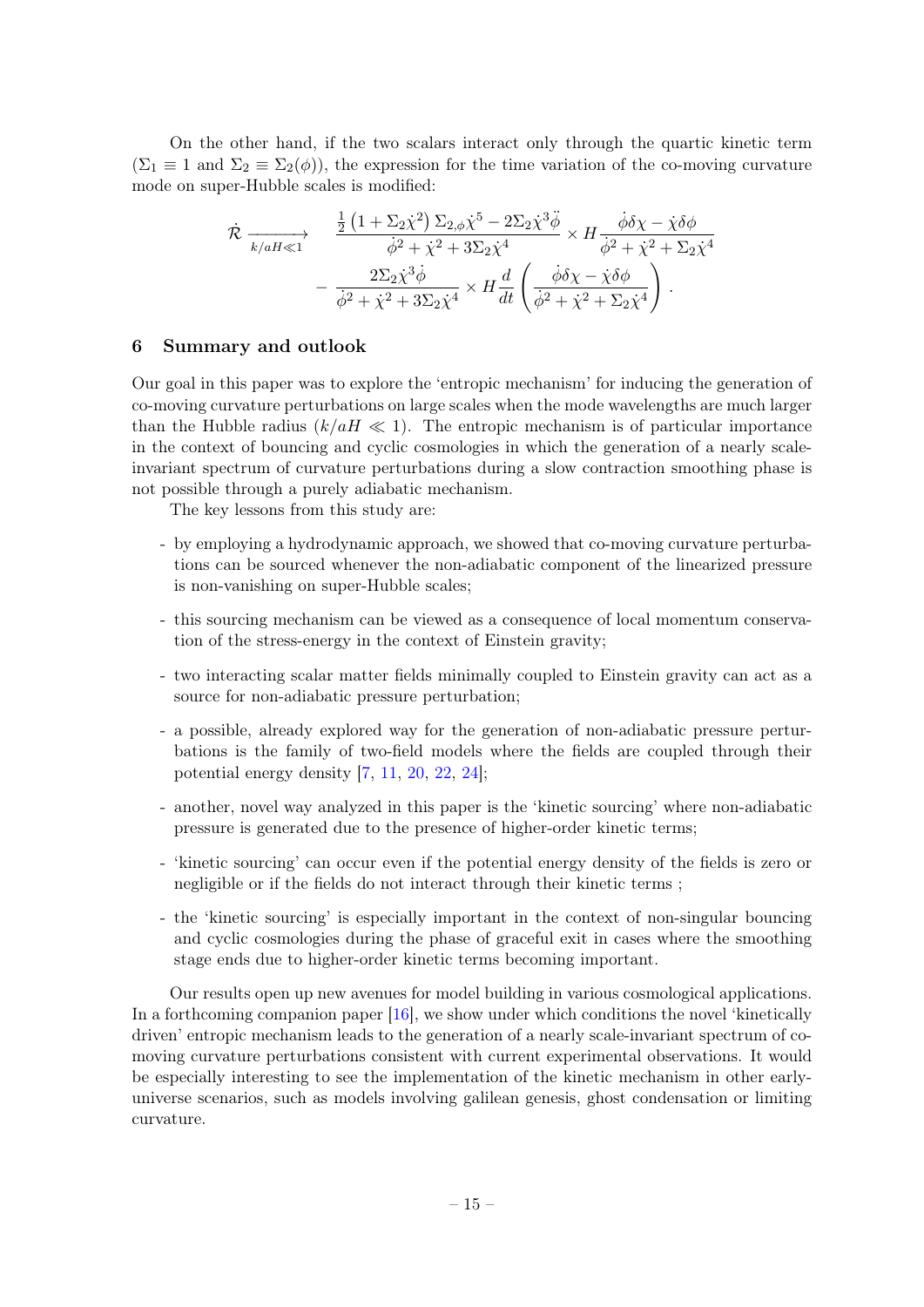#### Acknowledgements

We thank Paul J. Steinhardt and V. (Slava) Mukhanov for helpful comments and discussions. The work of A.I. is supported by the Lise Meitner Excellence Program of the Max Planck Society and by the Simons Foundation grant number 663083. R.K. thanks the Max Planck Institute for Gravitational Physics (Hannover) for hospitality, where parts of this work were completed.

# References

- <span id="page-16-0"></span>[1] N. Aghanim et al. Planck 2018 results. VI. Cosmological parameters. Astron. Astrophys., 641:A6, 2020.
- [2] Y. Akrami et al. Planck 2018 results. IX. Constraints on primordial non-Gaussianity. Astron. Astrophys., 641:A9, 2020.
- <span id="page-16-1"></span>[3] Y. Akrami et al. Planck 2018 results. X. Constraints on inflation. Astron. Astrophys., 641:A10, 2020.
- <span id="page-16-3"></span>[4] Andreas Albrecht and Paul J. Steinhardt. Cosmology for grand unified theories with radiatively induced symmetry breaking. Phys.Rev.Lett., 48:1220–1223, 1982.
- <span id="page-16-10"></span>[5] James M. Bardeen. Gauge Invariant Cosmological Perturbations. Phys. Rev., D22:1882–1905, 1980.
- <span id="page-16-2"></span>[6] James M. Bardeen, Paul J. Steinhardt, and Michael S. Turner. Spontaneous Creation of Almost Scale - Free Density Perturbations in an Inflationary Universe. Phys.Rev., D28:679, 1983.
- <span id="page-16-6"></span>[7] Evgeny I. Buchbinder, Justin Khoury, and Burt A. Ovrut. New Ekpyrotic cosmology. Phys.Rev., D76:123503, 2007.
- <span id="page-16-8"></span>[8] William G. Cook, Iryna A. Glushchenko, Anna Ijjas, Frans Pretorius, and Paul J. Steinhardt. Supersmoothing through Slow Contraction. Phys. Lett. B, 808:135690, 2020.
- <span id="page-16-12"></span>[9] Paolo Creminelli, Alberto Nicolis, and Matias Zaldarriaga. Perturbations in bouncing cosmologies: Dynamical attractor versus scale invariance. Phys.Rev., D71:063505, 2005.
- <span id="page-16-15"></span>[10] Fabrizio Di Marco, Fabio Finelli, and Robert Brandenberger. Adiabatic and isocurvature perturbations for multifield generalized Einstein models. Phys.Rev., D67:063512, 2003.
- <span id="page-16-7"></span>[11] Fabio Finelli. Assisted contraction. Phys.Lett., B545:1–7, 2002.
- <span id="page-16-14"></span>[12] Christopher Gordon, David Wands, Bruce A. Bassett, and Roy Maartens. Adiabatic and entropy perturbations from inflation. Phys. Rev., D63:023506, 2001.
- <span id="page-16-4"></span>[13] Alan H. Guth. The Inflationary Universe: A Possible Solution to the Horizon and Flatness Problems. Phys.Rev., D23:347–356, 1981.
- <span id="page-16-11"></span>[14] Anna Ijjas. Space-time slicing in Horndeski theories and its implications for non-singular bouncing solutions. JCAP, 1802(02):007, 2018.
- <span id="page-16-9"></span>[15] Anna Ijjas, William G. Cook, Frans Pretorius, Paul J. Steinhardt, and Elliot Y. Davies. Robustness of slow contraction to cosmic initial conditions. JCAP, 08:030, 2020.
- <span id="page-16-16"></span>[16] Anna Ijjas, Roman Kolevatov, and Paul J. Steinhardt. Nearly scale-invariant curvature modes from entropy perturbations during graceful exit., (to appear).
- <span id="page-16-13"></span>[17] Anna Ijjas and Paul J. Steinhardt. Fully stable cosmological solutions with a non-singular classical bounce. Phys. Lett., B764:289–294, 2017.
- <span id="page-16-5"></span>[18] Anna Ijjas and Paul J. Steinhardt. Bouncing Cosmology made simple. Class. Quant. Grav., 35(13):135004, 2018.